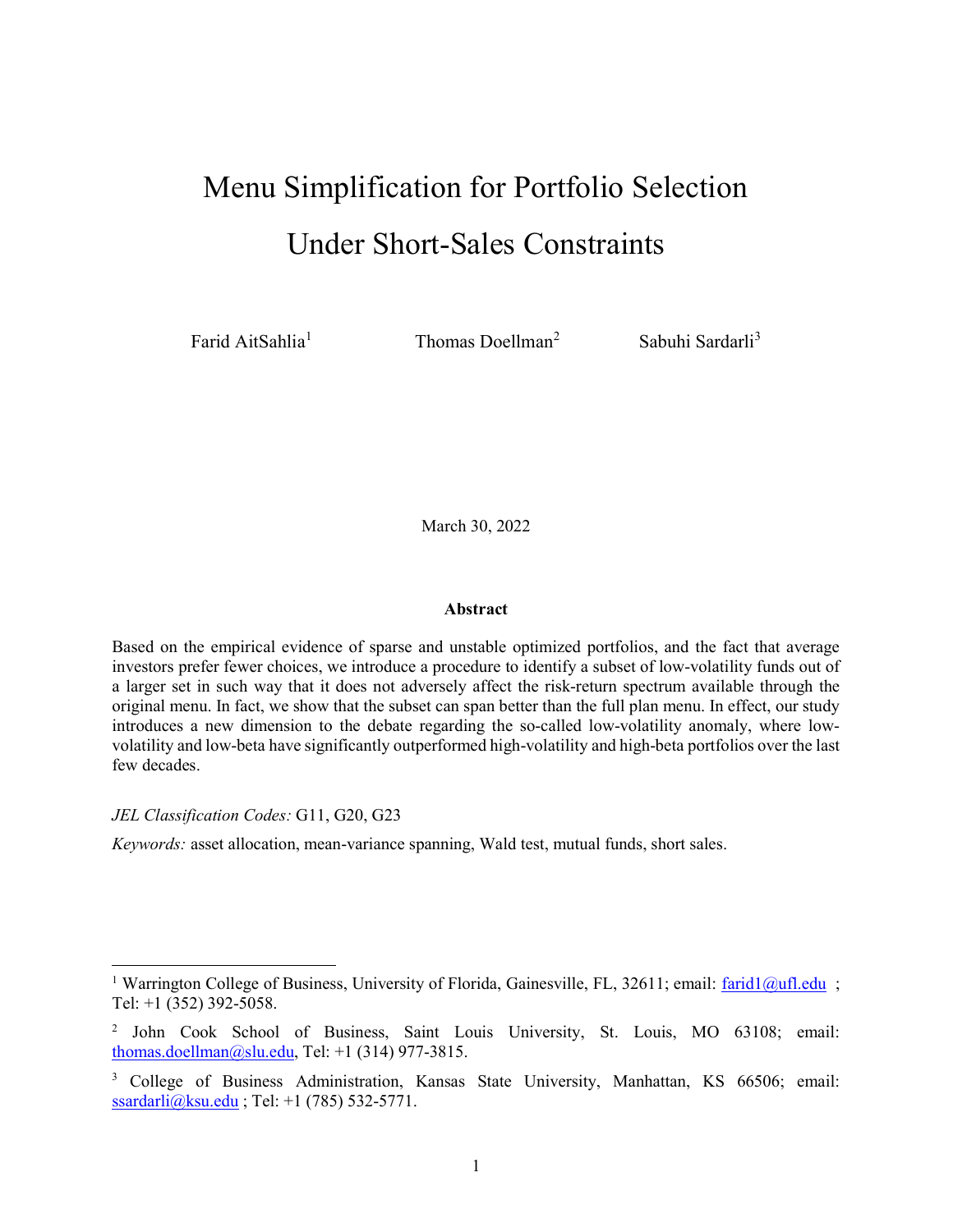#### 1. Introduction

The mean-variance tradeoff paradigm has been dominant for portfolio selection ever since its introduction in Markowitz (1952). Yet its practical implementation has encountered challenges that have hindered its effectiveness. They are primarily due to the difficulty in obtaining reliable estimates of fundamental parameters; namely, the expected values and the covariance matrix of the asset returns (cf. Brandt (2010) and Kan et al. (2022), among many others.) These econometric issues lead to allocation solutions that are unstable as the associated quadratic optimization is an ill-posed problem, where the optimal portfolio weights are mostly sparse and can switch from one extreme to another under minute perturbations in the input estimates (see, e.g., Brodie et al. (2009).) Over the years, a number of approaches have been proposed to either advance estimation techniques or devise robust optimization formulations (e.g., through regularization), or both (cf. Brodie et a. (2009), Dai and Wen (2018), Dai and Wang (2019), Kan et al. (2022).)

In this paper we take a different tack, where we want to reduce the number of investment options in some optimal mean-variance spanning sense without adversely affecting the risk-reward spectrum available through the original set. We should emphasize at the outset that our approach does not seek to identify the actual allocation strategy across the identified subset, for four reasons: 1) within the broad context of optimal portfolio selection, we want to focus on the preliminary step pursuant to optimally reducing the number of investment options prior to applying quadratic optimization so as to mitigate the propensity of the latter to generate sparse solutions; 2) alternatively, given the fierce debate that has taken hold regarding the lack of out-of-sample superiority of optimized strategies over the naïve even allocation<sup>1</sup> (cf. De Miguel et al. (2009), Kritzman et al. (2010), Scherer (2011), Pflug et al. 2012, De Carvallo et al. (2012), Kirby and Ostdiek (2012), and Zakamulin (2017)), one may apply the latter directly on our subset; 3) empirical evidence showing a preference for concentrated positions, as in the study of the portfolio holdings of the entire Swedish population in Calvet et al. (2008), for example,

<sup>&</sup>lt;sup>1</sup> Allocate  $1/n$  of total wealth in each of the  $n$  assets under consideration.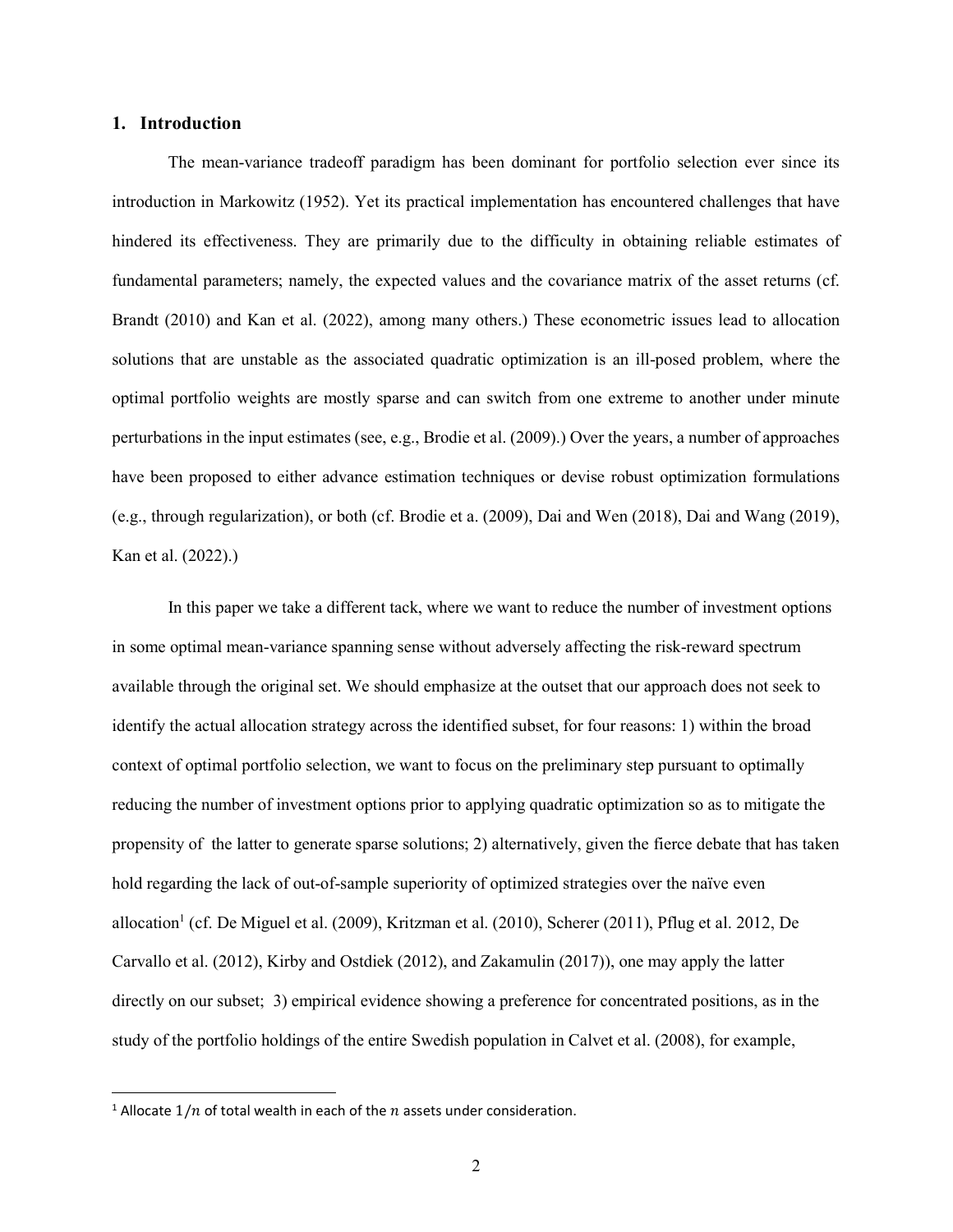which has been rationalized with some theoretical support in Roche et al. (2013); and 4) within the narrower context of defined contributions plans to which employees make contributions to fund their own retirements, the need for simplifying options for investors with limited financial literacy has become critical as we elaborate in the next section. Therefore, optimally identifying a subset of assets out of a larger menu for portfolio selection is indeed justified on multiple grounds.

To support our simplifying proposal, we make use of mean-variance spanning tests under shortsales constraints, which are particularly prevalent with the average investor. A set of assets is said to be mean-variance spanning if their efficient frontier cannot be enhanced with one or more assets from a benchmark set of index funds (cf. Huberman and Kandel (1987).) It is then likely that the set will satisfy a variety of risk/return preferences. Given that the empirical validation of our selection approach rests on data for U.S. defined contributions plans, where positions cannot be held short, we resort to Wald tests, originally developed in Kodde and Palm (1986), as applied in De Roon et al. (2001).

Through an empirical illustration involving defined contribution (DC) plans for retirement in the United States, we show that our approach drastically reduces the number of funds from which investors may choose (from 18 to 6, on average), a significant benefit considering that individuals typically prefer to choose among fewer alternatives.<sup>2</sup> We also show that not only does the smaller subset identified by our method avoids adversely reducing the spectrum of risk preferences relative to the original set, it even spans better in many cases. We reiterate that our proposal does not mandate any specific asset allocation between funds, thus allowing, if they so desire, for naive investment strategies that unsophisticated investors are known to be comfortable with, particularly an even allocation (i.e. 1/n) across available investment options.<sup>3</sup> This simple strategy is easily explained and is intuitively attractive to the average person (Benartzi and Thaler (2001); Iyengar et al. (2004); Iyengar and Kamenica (2010).) While naive,

<sup>&</sup>lt;sup>2</sup> See Tversky and Shafir (1992), Iyengar and Lepper (2000), and Boatwright and Nunes (2001).

<sup>&</sup>lt;sup>3</sup> Huberman and Jiang (2006) find evidence that participants in U.S. DC plans indeed tend to allocate evenly across investment funds chosen.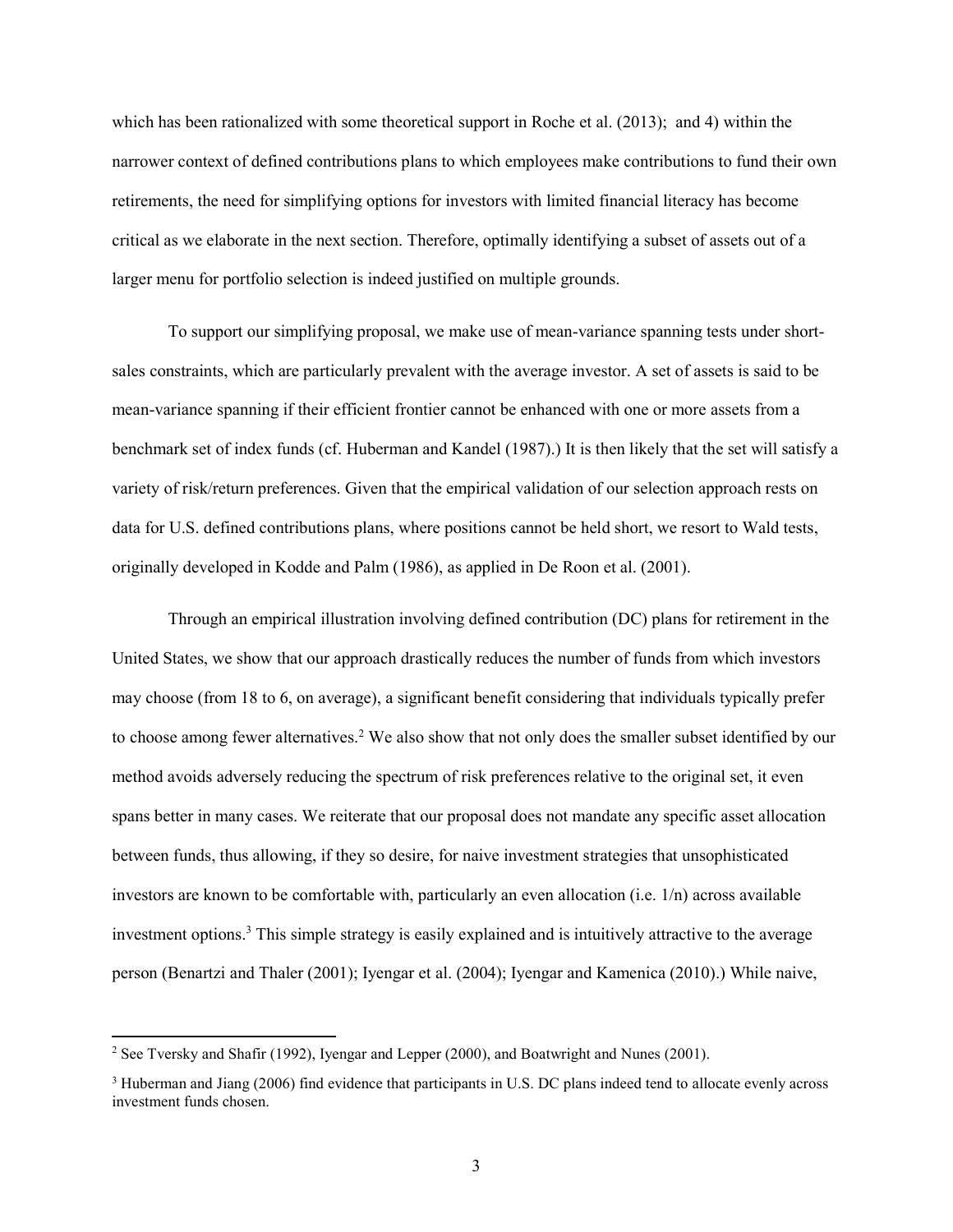this diversification strategy is also perfectly acceptable for many as recent work has shown that it is hard to persistently outperform (see, e.g., De Miguel et al., (2009), Pflug et al. (2012), and Zakamulin (2017).) Alternatively, plan participants may also consider managed accounts, which have grown in popularity, for help with allocation across the reduced set of funds.

The funds we identify through our procedure either have low beta or they comprise the minimumvariance portfolio of the menu of investment options available in the plan, in addition to relatively riskless funds. At first glance, the fact that the subset of funds identified by our selection process spans at least as frequently as the complete set of funds in the plan seems counterintuitive if all parameters are known with certainty. But it is not surprising when accounting for parameter uncertainty. In fact, our approach is germane to the three-fund strategy of Kan and Zhou (2007) who advocate for the use of a riskless asset, the sample tangency portfolio and the minimum-variance risk portfolio. Their argument is based on the fact that theoretical mean-variance analysis, which relies on precisely known parameters, is significantly altered by the inaccuracy of estimated expected returns and covariance, with ex-post performance falling short of ex-ante expectation. Furthermore, we show that because the mean-variance test we apply relies on a Wald statistic, the better spanning results of the subset can be explained by a higher concentration of covariance entries among the smaller set, which ultimately leads to a smaller Frobenius norm of the matrix associated with that statistic. In essence, the empirical mean-variance spanning performance of our low-volatility strategy is also consistent with the superior out-of-sample return performance of others relative to highvolatility and high-beta strategies (see e.g., Baker et al., 2011; Frazzini and Pedersen, 2014). We therefore contribute to both the literature on mean-variance optimization and the literature on employee investment decision--making in DC plans.

The remainder of the paper is organized as follows. In Section 2 we relate the issue of optimal menu reduction to identifying the so-called Qualified Default Investment Alternatives designed to lessen the burden of retirement planning in U.S. DC plans, highlighting deficiencies regarding the popular current default QDIA option (i.e., target-date funds). Section 3 further details our proposal for plan menu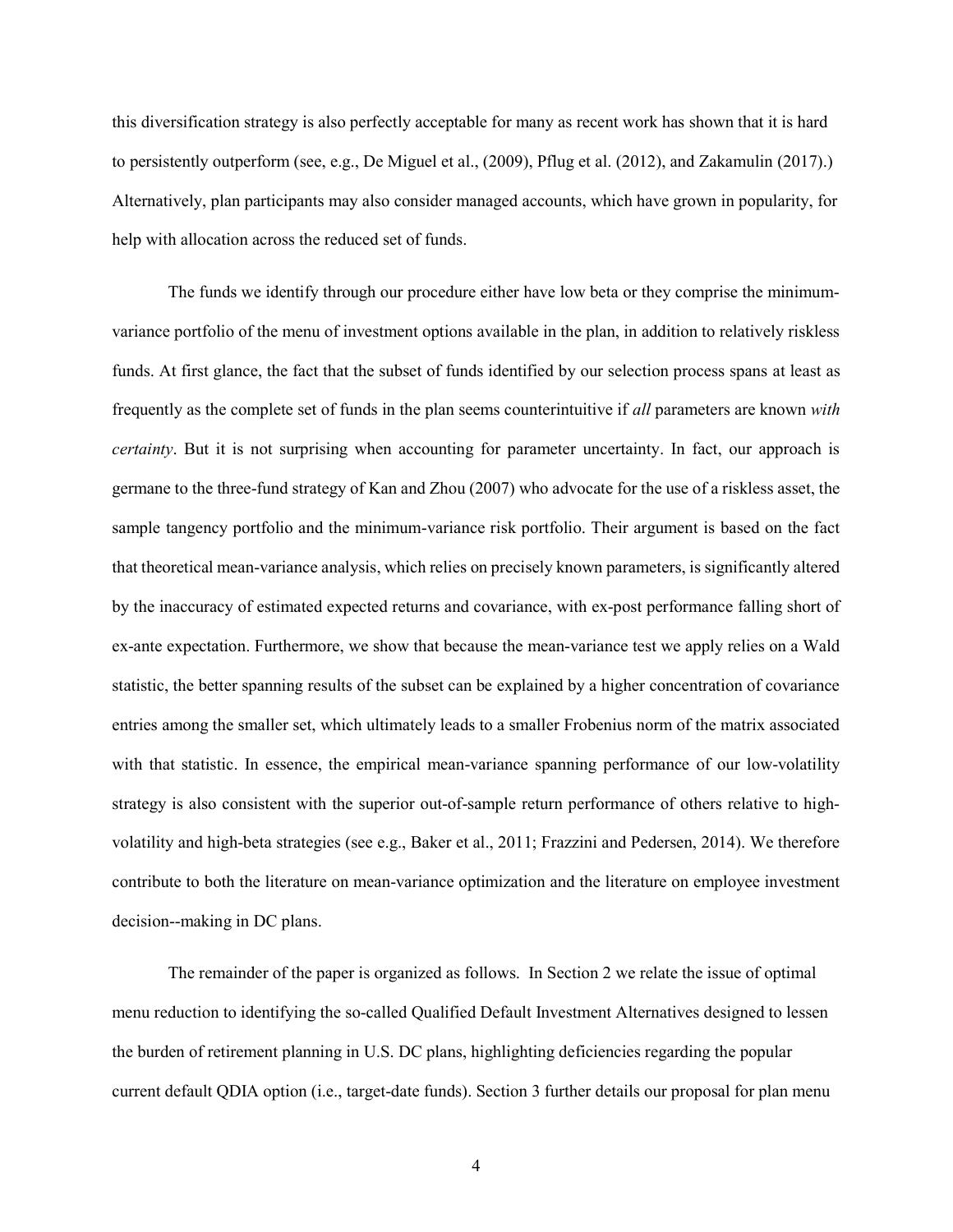simplification. Section 4 describes our data sources and contains sample details. Section 5 discusses our empirical results, including an illustration of how a subset based on our method can span better than the larger menu, and Section 6 concludes.

#### 2. U.S. Defined Contribution Plans: The Fiduciary Default Allocation Issue

Defined contribution (DC) plans, such as those provided by employers under section  $401(k)$  of the U.S. Internal Revenue Code, figure prominently in the retirement planning of tens of millions of working Americans despite their modest beginning in the early 1980s (Munnell and Sundén (2004).) In Europe, they are the subject of vigorous discussions regarding their implementation (cf. Hinrichs (2020), and Holzmann et al. (2021).) Though current views on defined contributions (i.e., nonfinancial DC) plans in Europe make them different than their U.S. versions, the experience on the latter over the past 40 years have much to offer the rest of the world.

DC plans place the burden of investment decisions on the shoulders of relatively unsophisticated investors and there has been a growing concern over a retirement crisis in the United States (Siegel, 2015) due partly to weak proactive participation and unwise strategies such as all equities or all bonds (Roche et al. (2013).) Many plan participants seem to exhibit limited effort, or even no effort, when making investment decisions in their retirement plan. For instance, Doellman et al. (2019) provide evidence that the average plan participant resorts to simply choosing funds from the top of the plan menu list. Many other employees follow the path of least resistance and rely on default decisions made by their employers (Choi et al., 2002; Carroll et al., 2009).

To help such investors in their decision-making, the push for widespread financial education, as advocated by certain academics and policy makers, has not improved the situation (see, e.g., Fernandes et al., 2014). Based on research suggesting that a bewildering plan menu may hamper participation (cf. Iyengar et. al. (2004) and Iyengar and Kamenica (2010)) and the previously cited literature regarding the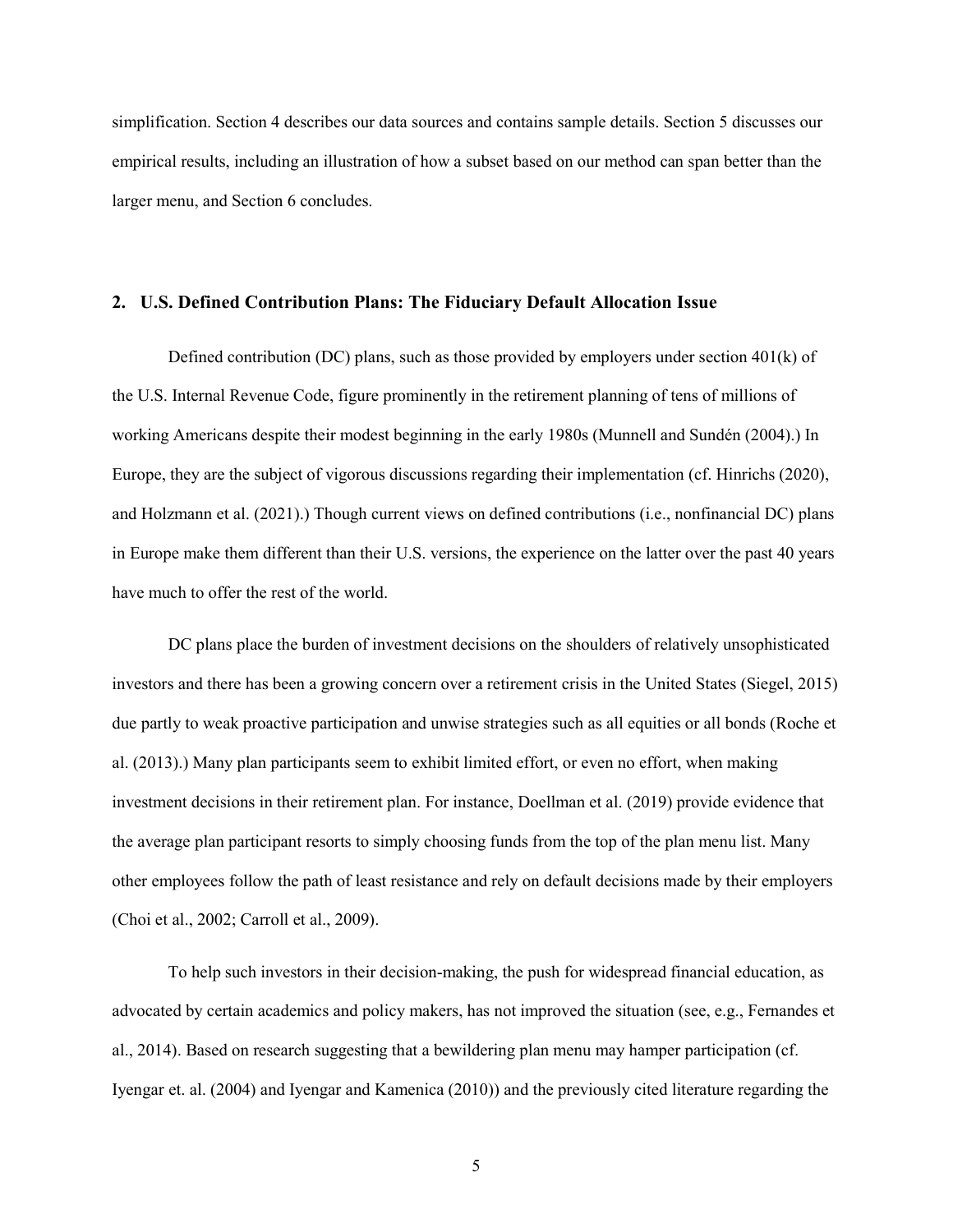preference for fewer choices in decision making, a potentially more effective remedy would be to simplify the investment decision process for employees while improving the mix of investment assets in their retirement portfolios.

Despite plan participants' limited ability to make informed investment decisions, DC plan fiduciaries, such as sponsoring employers and plan providers, had long been reluctant to make fund recommendations to employees due to possible liability exposure. This changed to a degree in 2006 when the U.S. Congress passed the Pension Protection Act. This Act included relief from liability for plan fiduciaries making fund choices on the behalf of plan participants if they comply with the Department of Labor's safe harbor rule. The latter was issued in October 2007 and provided guidance concerning Qualified Default Investment Alternative (QDIA) options in DC plans.

The question of how to implement a practical QDIA in DC plans remains open despite the emergence of target-date funds (TDFs) as a popular option. With a TDF, an investor picks a retirement age (target date) and the fund manager makes allocation decisions that are pre-determined and which change as the investor ages. The change in investment allocation over time is referred to as the "glide path," and it typically starts with a tilt towards stocks and ends with more bonds by the target date. The passage of the Pension Protection Act in 2006, along with the QDIA designation of target-date funds and the move to automatic enrollment in DC plans, has led a growing proportion of employees to allocate their entire plan balances to TDFs. In light of the limitations of the average DC investor, this trend has led to some favorable outcomes. For instance, the average DC investor is now less likely to employ extreme portfolio allocations (i.e., all-equity, all-bond or all-money-market) (cf. Huberman et al. (2006) and Roche et al. (2013).)

Certain characteristics of TDFs, however, have also made their increased use problematic. For example, Balduzzi and Reuter (2019) show that TDFs with similar target dates earn significantly different realized returns and follow glide paths with very heterogeneous ex-ante risks. Investors also largely share many misconceptions regarding these funds, such as whether TDFs offer guaranteed income. Surz and Israelsen (2007) discuss how TDFs should be assessed and find that their risk-adjusted performance falls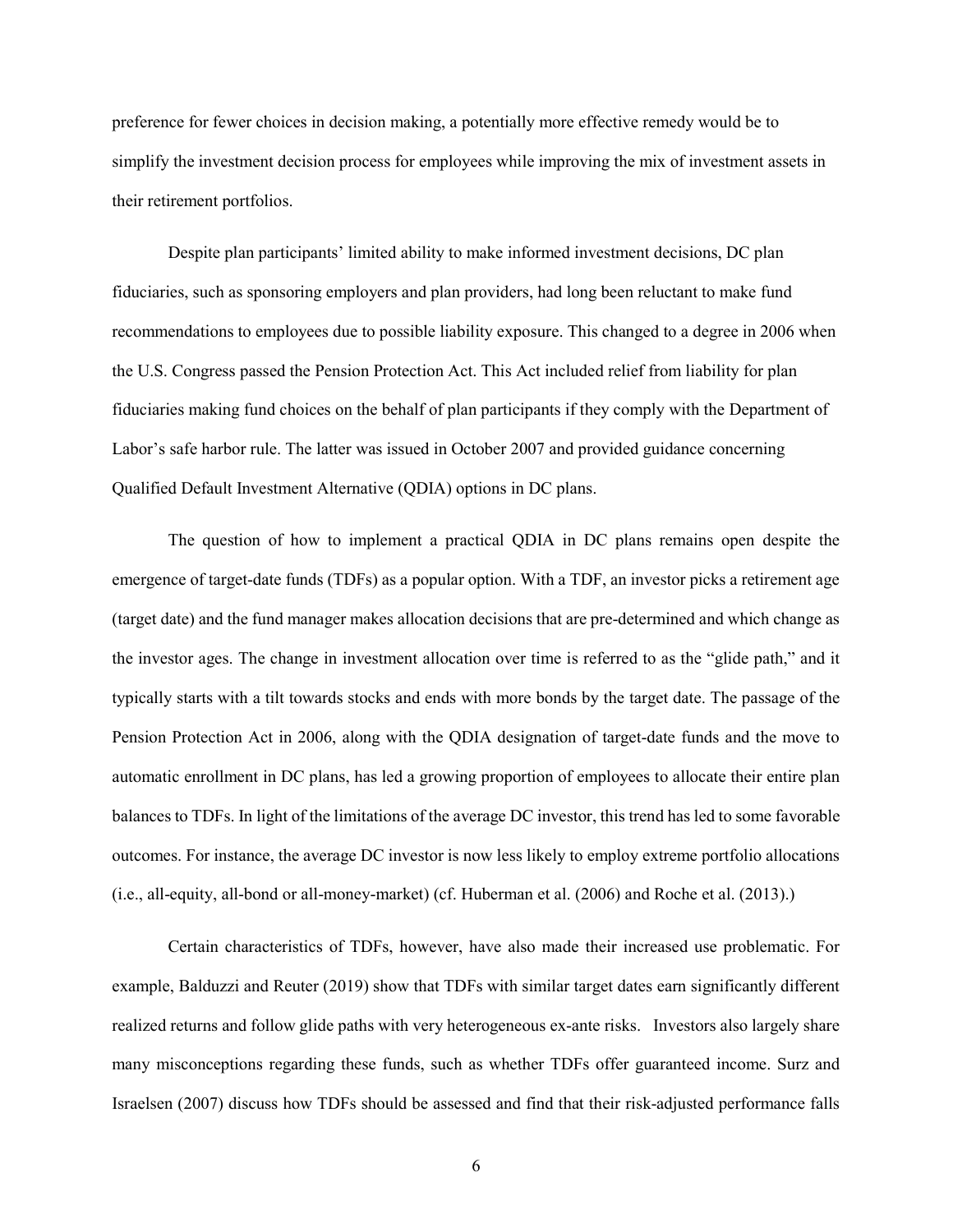short while Spitzer and Singh (2008) use simulation to show that TDFs have a higher shortfall risk than a constant equal-allocation between stocks and bonds. Scott et al. (2009) also show that glide-path strategies have higher shortfall risk compared to constant mix strategies. They observe that TDFs tend to lock in poor early returns, thereby decreasing the likelihood of portfolio recovery should returns improve. From a different perspective, Sandhya (2011) finds that TDFs are also subject to agency problems as some mutual fund companies use low quality funds to create TDFs. Additionally, as TDFs are funds of funds, their fees can be significant. Elton et al. (2015) provide evidence that these fees are somewhat offset by the lower fees of the funds into which the TDFs are invested. On the whole, however, they show that the resulting alphas are generally lower than alternatives for any given fund family.<sup>4</sup>

## 3. Plan Menu Simplification

 $\overline{a}$ 

The fund selection approach we prescribe is mainly driven by portfolio efficiency, specifically, mean-variance spanning. Our approach is also motivated by the strong empirical performances of lowvolatility and low-beta portfolios (Karceski, 2002; Ang et al., 2009; Baker et. al., 2011; Frazzini and Pedersen, 2014) which was, in fact, anticipated as far back as Black (1972). This is especially true within the context of restricted borrowing that is characteristic of mutual funds.

To determine the QDIA subset of a given plan, we first partition the plan's options into two groups: equity-based (higher risk) funds and safer funds, which typically include stable value, money market, fixed income, target-date, and general conservative funds.<sup>5</sup> We then perform a variance minimization on the equity funds and keep only the funds that are part of the optimal solution. Next, we combine these with the safer funds, which were excluded from the variance minimization altogether. This approach has the same flavor as the classical two-fund theorem; however, it differs from it since the two funds (or sets of funds,

<sup>4</sup> Additional issues associated with TDFs are further presented in the review article of Spitzer and Singh (2012).

<sup>&</sup>lt;sup>5</sup> Partitioning of funds is based on Morningstar categories. We first determine all unique Morningstar categories in our data and then identify categories that represent equity based funds.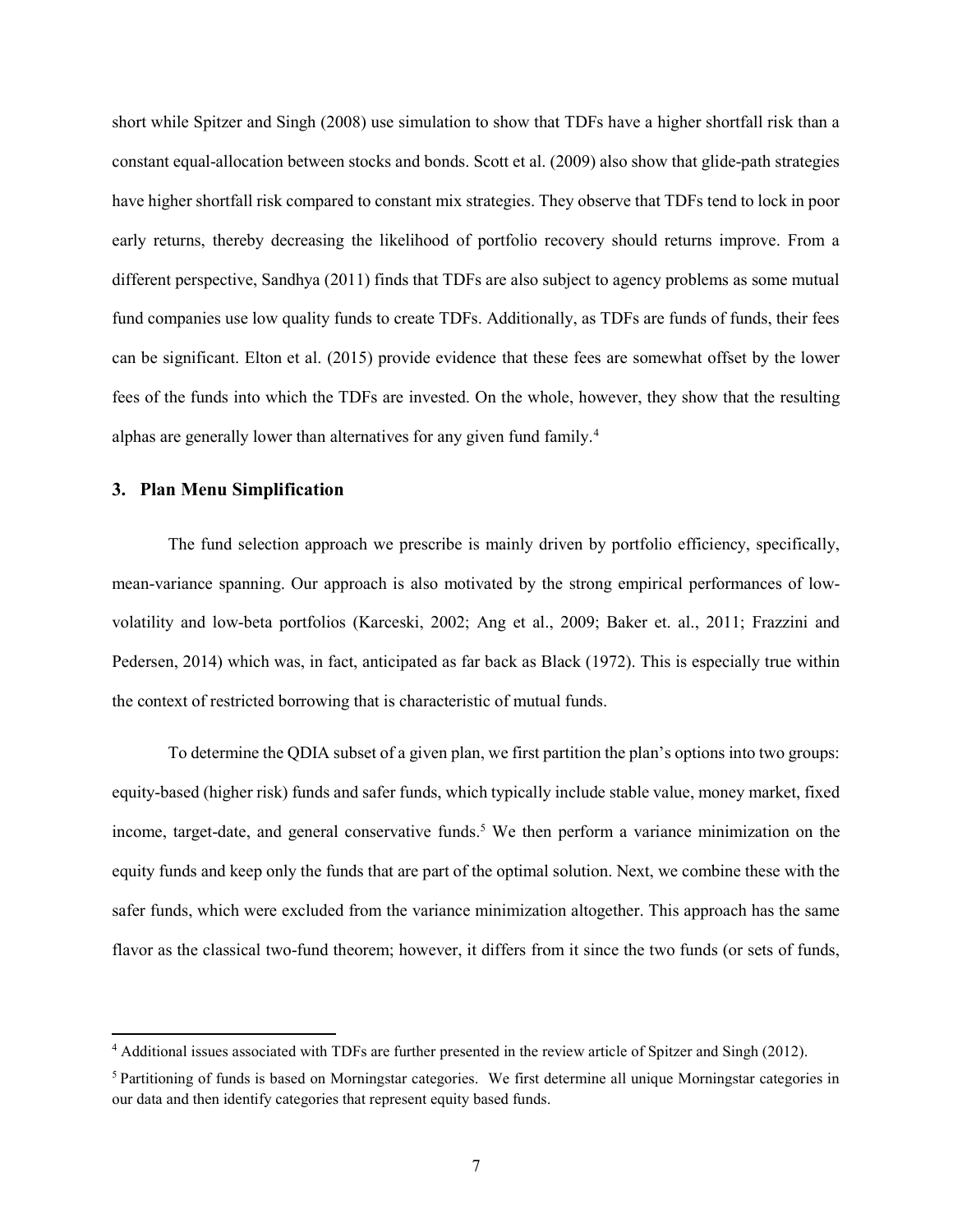with a cardinality typically not exceeding three) are not necessarily on the efficient frontier. It is, in fact, comparable to the three—fund approach of Kan and Zhou (2007).

We then perform a Wald spanning test (cf. De Roon et al. (2001)) on the combined set of funds to determine whether they can span the returns of index benchmarks. We show that the subset of funds tends to span at least as frequently as the full set of funds in a given plan. Thus, the manner with which we choose the subset of funds complies with the safe harbor provision that a QDIA must be "diversified so as to minimize risk of large losses" and "designed to provide varying degrees of long-term appreciation through a mix of equity and fixed-income exposures". $6$ 

## 4. Data

Our primary dataset is provided by Brightscope, Inc., an independent information provider of retirement plan ratings and investment analytics to plan participants, sponsors, asset managers, and advisors. Brightscope's proprietary dataset currently contains information on over 55,000 defined contribution (DC) plans, such as  $401(k)$  and  $403(b)$  plans. The specific dataset provided to us is a crosssectional snapshot of plans at the end of 2007, and it contains over 25,000 DC plans. Items contained in the data that are important to our analysis include: plan menu investment fund options, plan size (net assets), individual fund balances, fund expense ratios, administrative costs, and plan sponsor and service provider information.

In this study, we focus on companies' primary DC plans as identified by using the Department of Labor codes, thus we eliminate any supplementary plans offered by the same plan sponsor.<sup>7</sup> This initial sample includes 17,386 DC plans. We further require full return data availability for every mutual fund within a plan in the 2004-2008 period from either CRSP Mutual Fund Database or Morningstar Direct

 $6$  Final rule in Federal Register, published on Oct 24, 2007 and available at: https://www.dol.gov/ebsa/regs/fedreg/final/07-5147.pdf

<sup>&</sup>lt;sup>7</sup> We do this because we do not typically have complete data for all of a company's plans; thus, we simply analyze a company's primary, or largest, DC plan.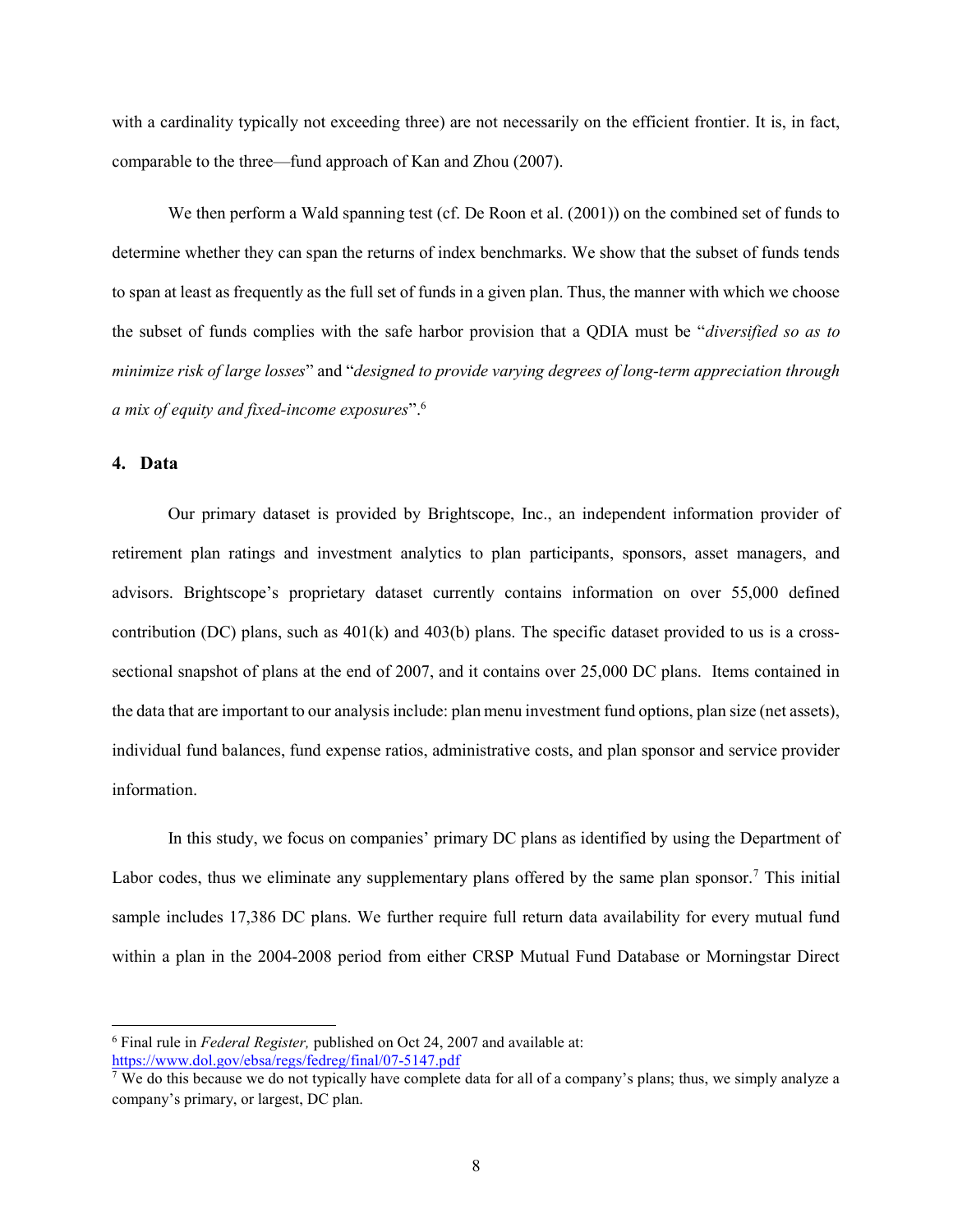Database. Because of this return data constraint our final sample used in the analysis consists of 7,975 DC plans. Despite the loss of a large number of plans in the original sample, our final sample is significantly larger and richer than previous studies that have analyzed retirement plan menu efficiency. For instance, Elton et al. (2006) analyze a relatively small sample of 417 plans while Tang, et al. (2010) analyze a larger sample of 1,003, all of which are administered by one of the top mutual fund companies in the industry – Vanguard.<sup>8</sup> In addition, our data covers both publicly traded and private companies of all sizes which hire many types of TPAs.<sup>9</sup>

#### << Insert Table 1 around here >>

Table 1, Panel A provides comparative descriptive statistics for the initial and the final sample. The average plan in our initial sample has \$22.1 million in total net assets and offers 22.1 funds as investment options.<sup>10</sup> In contrast, the average plan in our final sample is larger than the average plan in the initial sample with \$31.8 million in total assets and contains 18.2 fund options. For the majority of our sample we can also identify the third-party plan administrator (TPA), the financial institution in charge of designing and servicing the retirement plan. TPA categories used in our analysis can be found in Panel B of Table 1, along with plan size characteristics across these different categories. Mutual fund families represent a heavy majority of the subsample where we can identify the TPA. This is consistent with the overall retirement plan market where mutual fund companies hold a majority of the market share. In our sample, plans administered by investment banks, large commercial banks, asset management advisory firms, and mutual fund companies are considerably larger than plans administered by small/regional commercial banks, 401(k) services companies, and insurance firms. This is not particularly surprising since the clientele of the

 $\overline{a}$ 

<sup>&</sup>lt;sup>8</sup> Elton et al. (2006) uses a sample provided by Moody's Investors Services that collects survey data from for-profit firms. The sample used in Tang et al. (2010) is supplied by Vanguard, a company that is well known to provide low cost and well diversified portfolios with heavy preference to index funds.

<sup>&</sup>lt;sup>9</sup> We categorize TPAs in our sample into one of seven categories: mutual fund families, large/small (greater than or less than \$50 billion in assets) commercial banks, insurance companies, asset management advisory companies, investment banks, and 401(k) services companies

<sup>&</sup>lt;sup>10</sup> The average plan size in our initial sample is very comparable to the average plan size (\$25.2 million) in EBRI's 2007 dataset, the largest provider of information on 401(k) plan.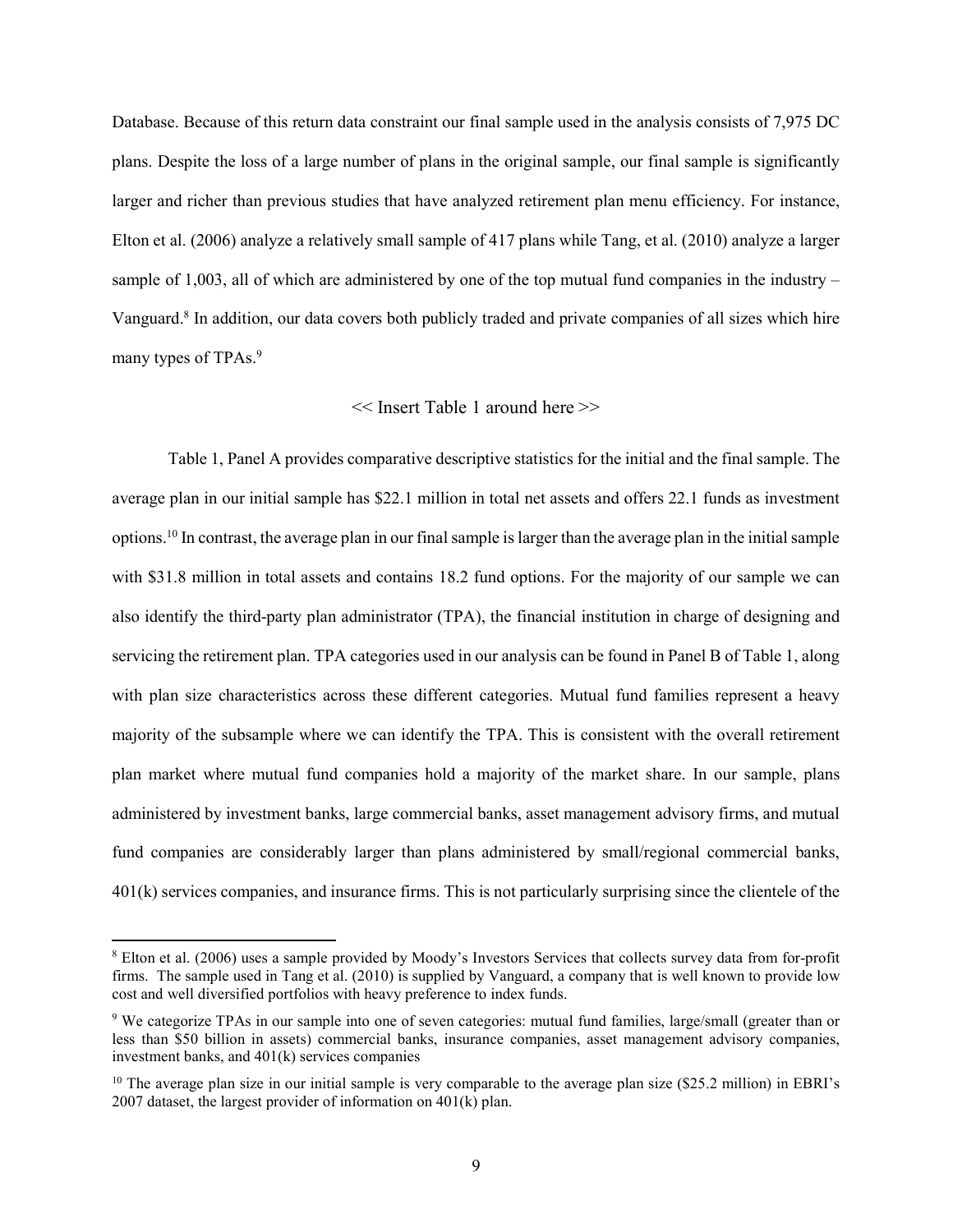latter groups are most likely to be smaller firms with fewer participants and lower retirement plan balances.<sup>11</sup>

#### << Insert Table 2 around here >>

In Table 2, we provide more details on the types of funds offered in investment menus of plans in the sample. As summarized in Panel A, an average retirement plan in our sample offers 12.3 domestic equity funds, 1.8 domestic bond funds, 1.9 international funds and 0.6 low risk investments such as money market funds, stable value funds, guaranteed investment contracts, or annuities  $(MSGA)^{12}$  Not surprisingly, almost all retirement plans include at least one domestic equity fund while 97% of plans offer at least one domestic bond fund and one international fund in their investment menus. Additionally, about 60% of plan menus contain at least one MSGA, while 4% of plans in the sample also include company stock as one of investment choices.<sup>13</sup> Plan participants in our sample, on average, direct 68% of their retirement wealth to domestic equity funds, 9% to domestic bond funds, 14% to international funds and 9% to MSGA options. When company stock is offered in the DC plan, the average plan participant also invests 13% of plan assets in the stock.<sup>14</sup> Further, Panel B reports the average number of unique Lipper Investment Objective categories covered by plans in the final sample. On average, 13 different objective categories are represented in plan menus.

#### << Insert Table 3 around here >>

For purposes of spanning, we use two sets of benchmark funds. We obtain all return data for these benchmarks from DataStream. Table 3 lists both sets of benchmark indexes and provides descriptive statistics on monthly returns over the analysis period (2004-2008). Despite some changes in management

 $11$  One exception is the insurance company group. One drawback of our dataset is the fact that insurance firms are underrepresented due to the common use of proprietary funds that do not exist in our return data sources (CRSP or Morningstar).

<sup>&</sup>lt;sup>12</sup> In our analysis we only focus on mutual funds in the plan and exclude company stock and all MSGA options.

 $<sup>13</sup>$  Interestingly, retirement participants of about 92% of plans in our sample have also borrowed against their retirement</sup> wealth, on average 8.3% of their plan balance.

<sup>&</sup>lt;sup>14</sup>Although this figure seems quite high, often there are special incentives in investing in company stock for employees.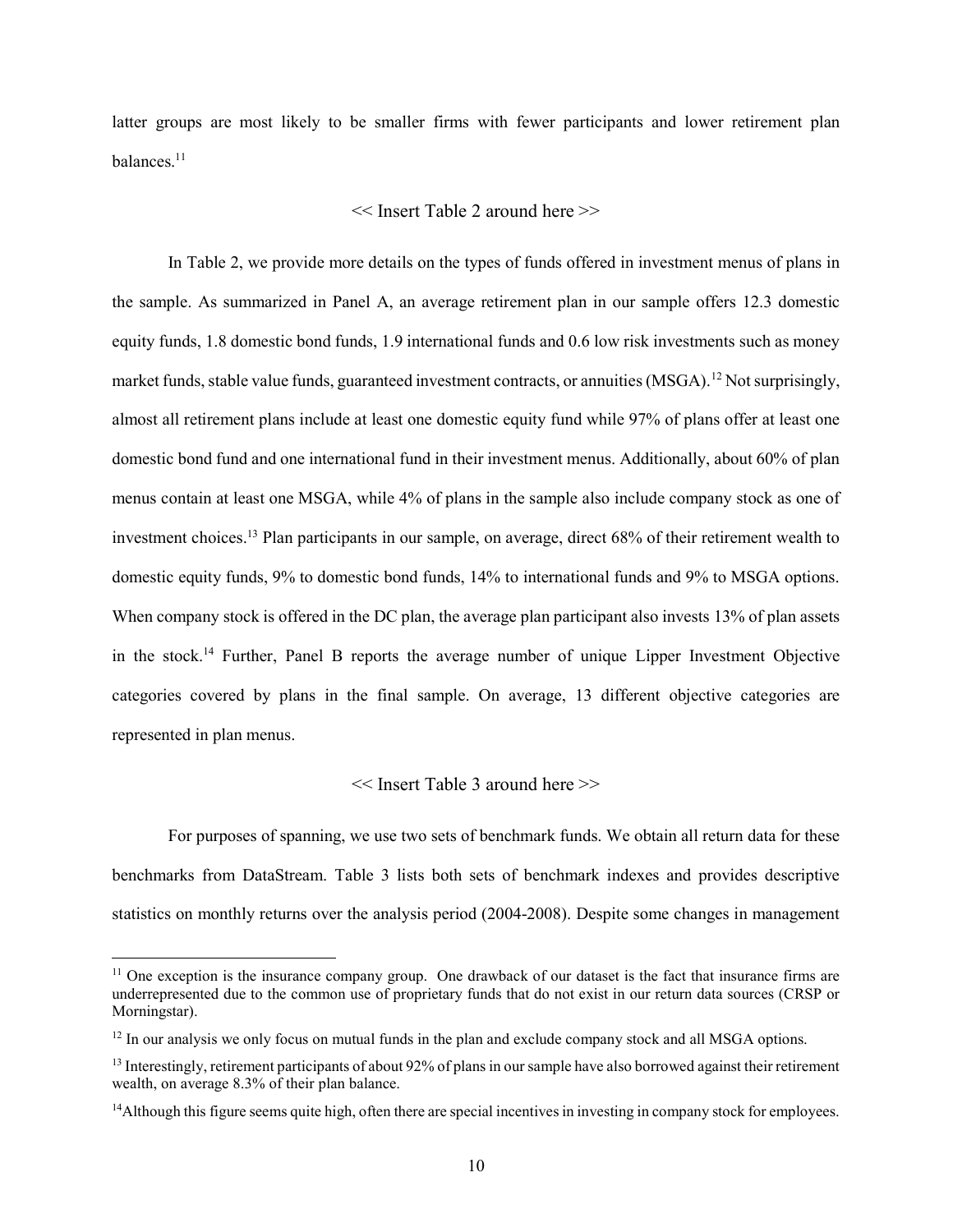company affiliations, the first set of benchmarks are identical to sets used by the related spanning literature, including Elton et al. (2006) and Tang et al. (2010). In the first set, the Barclays Capital Aggregate Bond Index, Credit Suisse High Yield Bond Fund, and Citigroup World Government Bond Non-US\$ Index capture returns of fixed income securities; the Russell 1000 Growth, Russell 1000 Value, Russell 2000 Growth, and Russell 2000 Value indices capture returns of large-, mid- and small-cap equities; and the MSCI EAFE Index provides international exposure. In the second set, each of the investment categories are represented with more benchmark indices. This set is widely used in the style analysis literature (cf. Sharpe (1992) and is further discussed in the next section. In this set, fixed income benchmarks are Barclays Government Intermediate, Barclays US Aggregate Long Government/Credit, Barclays Investment Grade: Corporates, Barclays US Agency Fixed Rate MBS, Citigroup World Government Bond Index World 5+ Year Non-USD; equity benchmarks are Standard and Poor's 500/ Citigroup - Value; Standard and Poor's Midcap 400/ Citigroup - Value; Standard and Poor's Midcap 400/ Citigroup - Growth; Standard and Poor's Smallcap 600/ Citigroup- Value; Standard and Poor's Smallcap 600/ Citigroup - Growth, and finally, the international benchmarks are MSCI Europe, MSCI Pacific, and S&P IFCI Emerging Market Index. This set then differs from that used by Elton et al. (2006) and Tang et al. (2010) by disentangling the small and mid-cap groups and by differentiating between the international regions. As summarized in Table 3, the average monthly returns on most benchmark indices were negative in the 2004-2008 period due to the financial crisis of 2008.<sup>15</sup>

## 5. Mean—Variance Testing Implementation and Results

Given that our proposal reduces the number of funds to consider in a given plan, it is natural to ask whether the resulting subset would span less than the original in the mean-variance sense, potentially

<sup>&</sup>lt;sup>15</sup> Average monthly returns are positive for all indices in both sets if year 2008 returns are removed from the descriptive statistics. Note that a positive arithmetic average monthly return does not imply that the corresponding average compounded return is positive.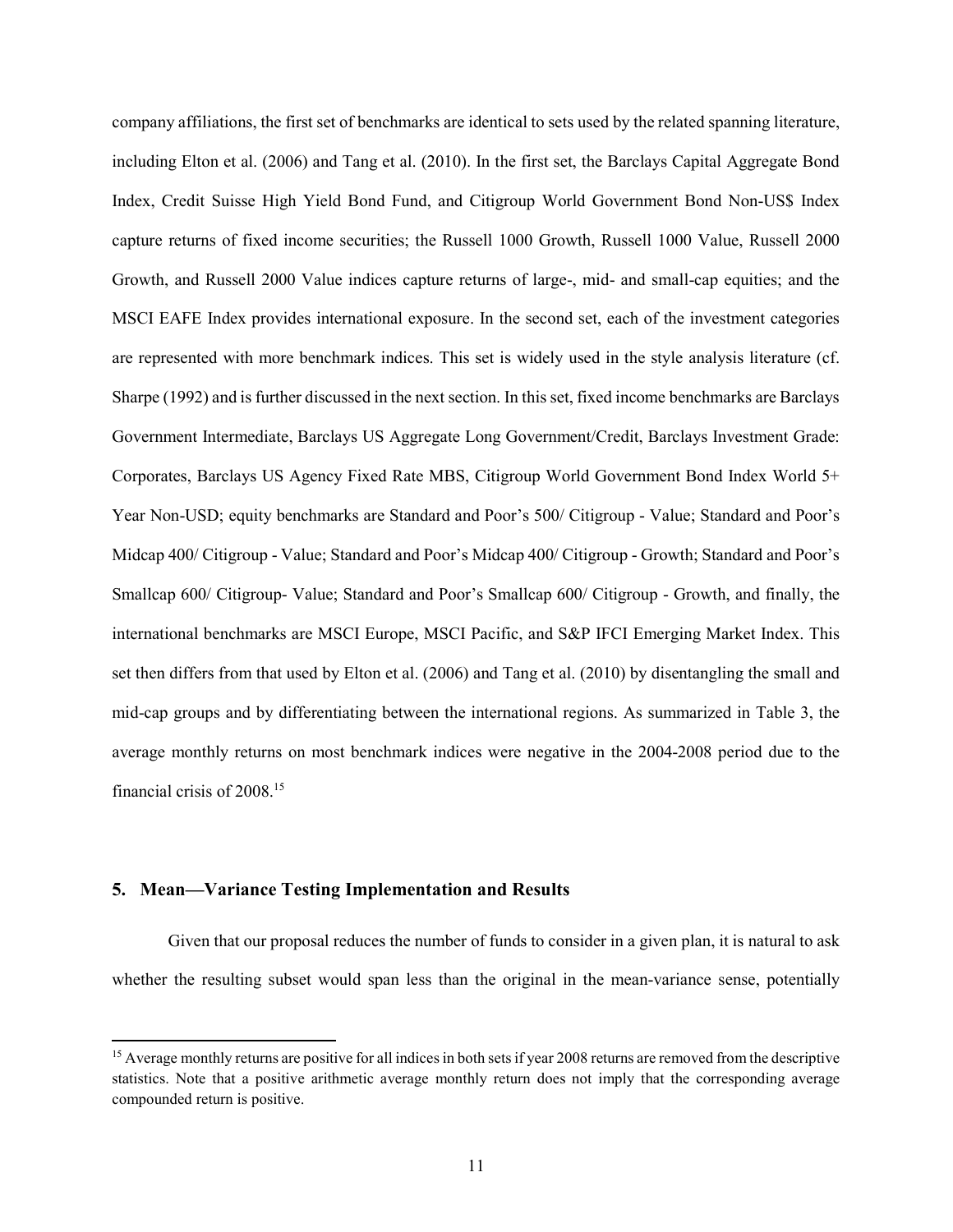reducing the spectrum of risk-return trade-offs that would otherwise be available to participants. We resort to employing Wald tests, developed originally by Kodde and Palm (1986), as advocated in DeRoon et al. (2001) in the context of regression-based mean-variance spanning when short-sales constraints such as those in DC plans are present. Specifically, denote by  $r$  the  $N$ -dimensional vector of fund returns (e.g., the full plan or its subset) the mean-variance spanning of which are to be assessed against a  $K$ -dimensional vector  $R$  of benchmark returns. Through the multivariate linear regression specification (using notation from DeRoon et al. (2001))

$$
r = a + BR + \varepsilon,\tag{1}
$$

where a and B are of dimensions N and  $N \times K$ , respectively, we test the hypothesis (cf. (15) on p. 727 of DeRoon et al.(2001))

$$
va + (BiK - iN) \le 0,
$$
\n(2)

where v is a mean discount factor, set to  $\frac{1}{1+r_f}$  given the presence of a risk-free rate  $r_f$ ,  $i_K$  and  $i_N$  are unit vectors of size K and N, respectively, and  $\bf{0}$  is a zero-vector of size  $N^{16}$ . The rejection of (2) is then interpreted as the N funds not spanning. In keeping with the current literature labelling (e.g., Elton et al. (2006) and Tang et al. (2010)) that reflects the dichotomy spanning vs. non-spanning, we will similarly refer to failure to reject as spanning, despite it not necessarily being the case strictly speaking<sup>17</sup>.

As a reminder, we determine the QDIA--compliant subset of funds by first partitioning a plan's options into equity-based funds and all other funds. Next, we perform a variance minimization on the equity funds and keep only the funds that are part of the optimal solution. Finally, we combine the funds from this optimal solution with the other, safer funds that were excluded from the variance minimization to constitute our proposed QDIA—compliant subset of funds. Furthermore, in order to address the arbitrariness of the benchmark choice and potential collinearity issues with the benchmark indexes, we perform spanning tests

<sup>&</sup>lt;sup>16</sup> DeRoon et al. (2001) use an additional superscript for the regression parameters  $a$  and  $B$  as they derive their expression (15) based on running the regression (1) above using only a subset of  $R$  that is associated with nonbinding short-sales constraints. However, in their Appendix they argue that for implementation purposes, the correct identification of such a sub-vector is not practical and that even if done incorrectly will be asymptotically negligible. <sup>17</sup> The proper label should be "fail to reject spanning" at the given  $(5\%)$  significance level.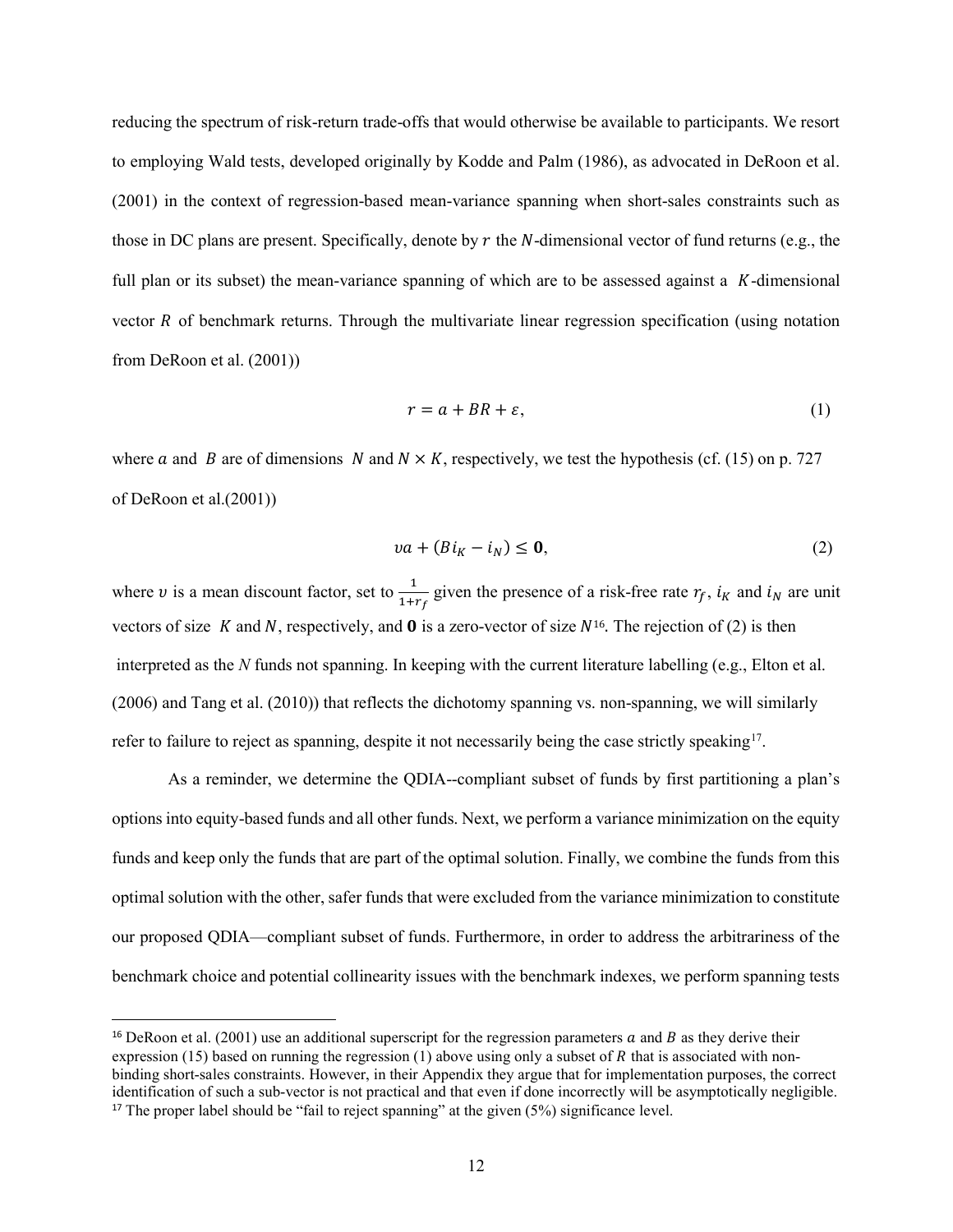where their returns are re-expressed in terms of those of all their principal components (see, e.g., Lai and Xing, 2008, pp. 41--44, or Connor and Korajczyk, 2010, pp. 401—418.)

- << Insert Table 4 around here >>
- << Insert Table 5 around here >>

Table 4, Panel A, shows that relative to the same benchmarks used by Elton et al. (2006) and Tang et al. (2010), we find that 46% of plans span when considering all fund options in the plan ("All Funds"). On the other hand, with QDIA-compliant subsets of funds ("QDIA Funds"), spanning occurs around 49% of the time. Should our alternative benchmark of 13 indices be used instead, spanning occurs at much lower rates: 28% for all funds and 31% for QDIA- compliant subsets of funds, as reported in Panel B of Table 4.

The first important finding from these results is that the spanning rates markedly differ according to the two benchmark sets. However, as shown in Table 5, the proportion of spanning increases dramatically for both sets of funds (All Funds and QDIA--compliant subsets of Funds) and both sets of benchmarks when the principal components of the funds are used as regressors. These results clearly highlight the significance of the correlation among fund returns. We also note that our selection approach tends to reduce the number of choices by almost two-thirds, with a reduction from a mean (median) of 18.2 (17) funds to a mean (median) of 6.2 (5) in a typical plan.

The second, more important takeaway from Tables 4 and 5 is that limiting the plan menu to QDIAcompliant subsets of funds does not impair the spanning opportunities offered by the complete set of menu options in the plan. However, given the above--mentioned issues with offering the full menu to participants, the suggestion of QDIA-compliant subsets of funds could greatly alleviate the burden of the investment decision for the participants. If the TPA and/or the plan sponsor would choose to offer, through managed accounts, for example, guidance on the set of funds in the plan menu that are part of the minimum-variance optimized portfolio, together with the conservative funds, then a plan participant is more likely to create an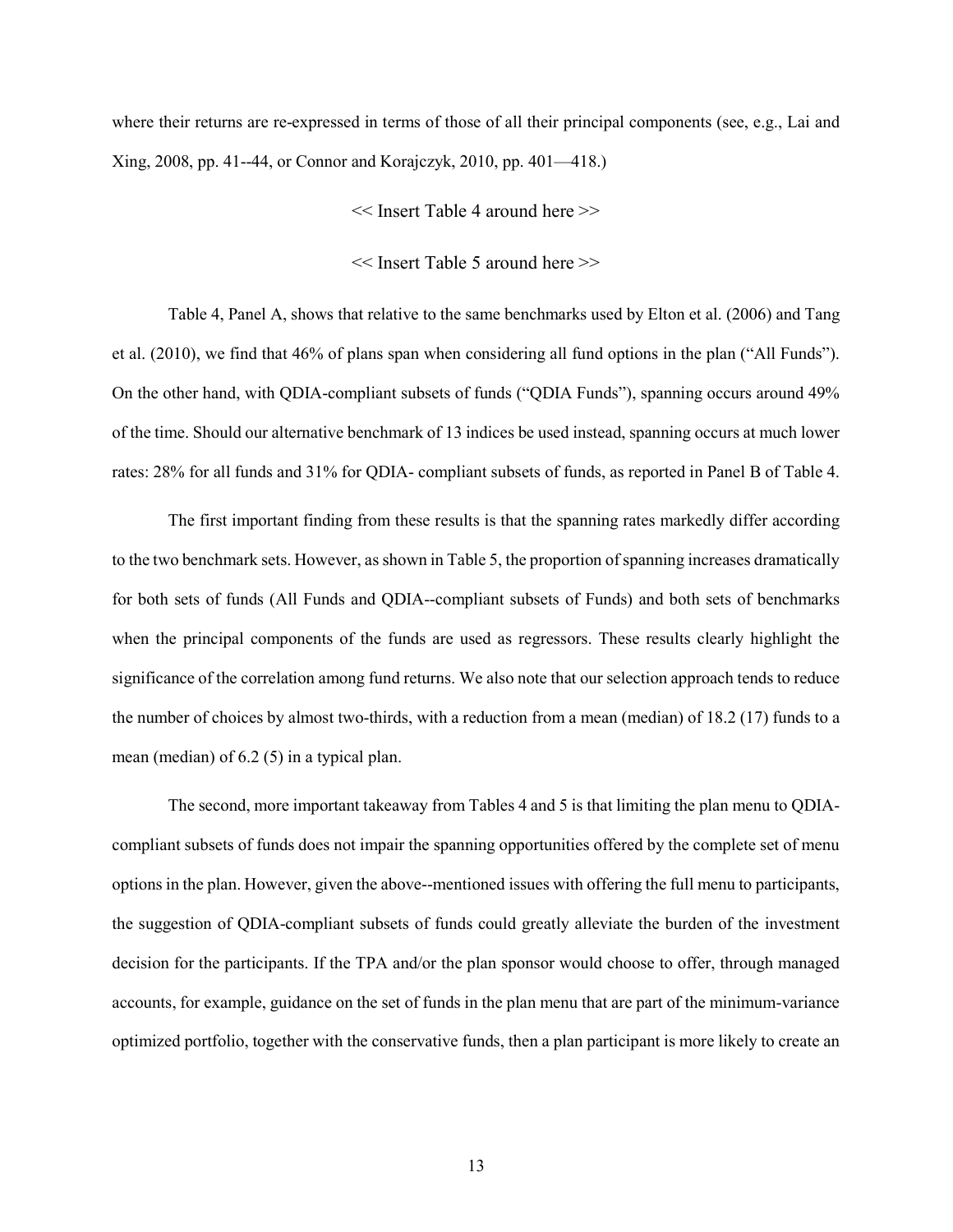investment portfolio that spans a set of benchmark indices. In this fashion, fiduciaries have an objective basis for their fund recommendations, which may otherwise be viewed under a cloud of suspicion.<sup>18</sup>

Our approach is in contrast to Tang et al. (2010) who further assess the impact of the deviation of the risk-adjusted performance across all participants relative to the mean-variance efficient portfolios and conclude that while plans may be spanning, individuals' portfolio constructions are overwhelmingly inefficient. Their recommendation is then to support strategies targeting behavioral change including improved default strategies and educational programs. However, behavioral change is difficult to achieve (see, e.g., Iyengar and Kamenica, 2010) and financial education has a very short "shelf life", thus severely limiting its efficacy (see, e.g., Fernandes et al., 2014). In addition, the estimation issues that arise in the course of mean-variance optimization have led some to question the practicality of mean-variance efficient portfolios, leading some to further wonder whether the "1/N" strategy could be a viable strategy (see De Miguel et al., 2009 and Zakamulin (2017), among others.)

We close this section by providing an illustration explaining how a subset selected through our procedure can span better than the original menu of options. The rejection of the null hypothesis captured by (2) is predicated on large values of the Wald statistic

$$
\xi = \min_{\gamma \ge 0} (\tilde{\gamma} - \gamma)' \tilde{\Sigma}^{-1} (\tilde{\gamma} - \gamma), \tag{3}
$$

where

 $\overline{a}$ 

$$
\tilde{\gamma} = -\frac{1}{1+r_f} \widehat{\alpha} - \widehat{\beta} \times i_K + i_N,
$$

with  $\hat{\alpha}$  and  $\hat{\beta}$  being the respective estimates for the regression (1), and

$$
\tilde{\Sigma} = \left(\frac{1}{1+r_f}I_N - A\right)\Omega\left(\frac{1}{1+r_f}I_N - A\right)'
$$
\n(4)

<sup>&</sup>lt;sup>18</sup> Highlighted in a recent Government Accountability Office (GAO) report –"401(k) Plans: Improved Regulation Could Better Protect Participants from Conflicts of Interest." available at http://www.gao.gov/new.items/d11119.pdf.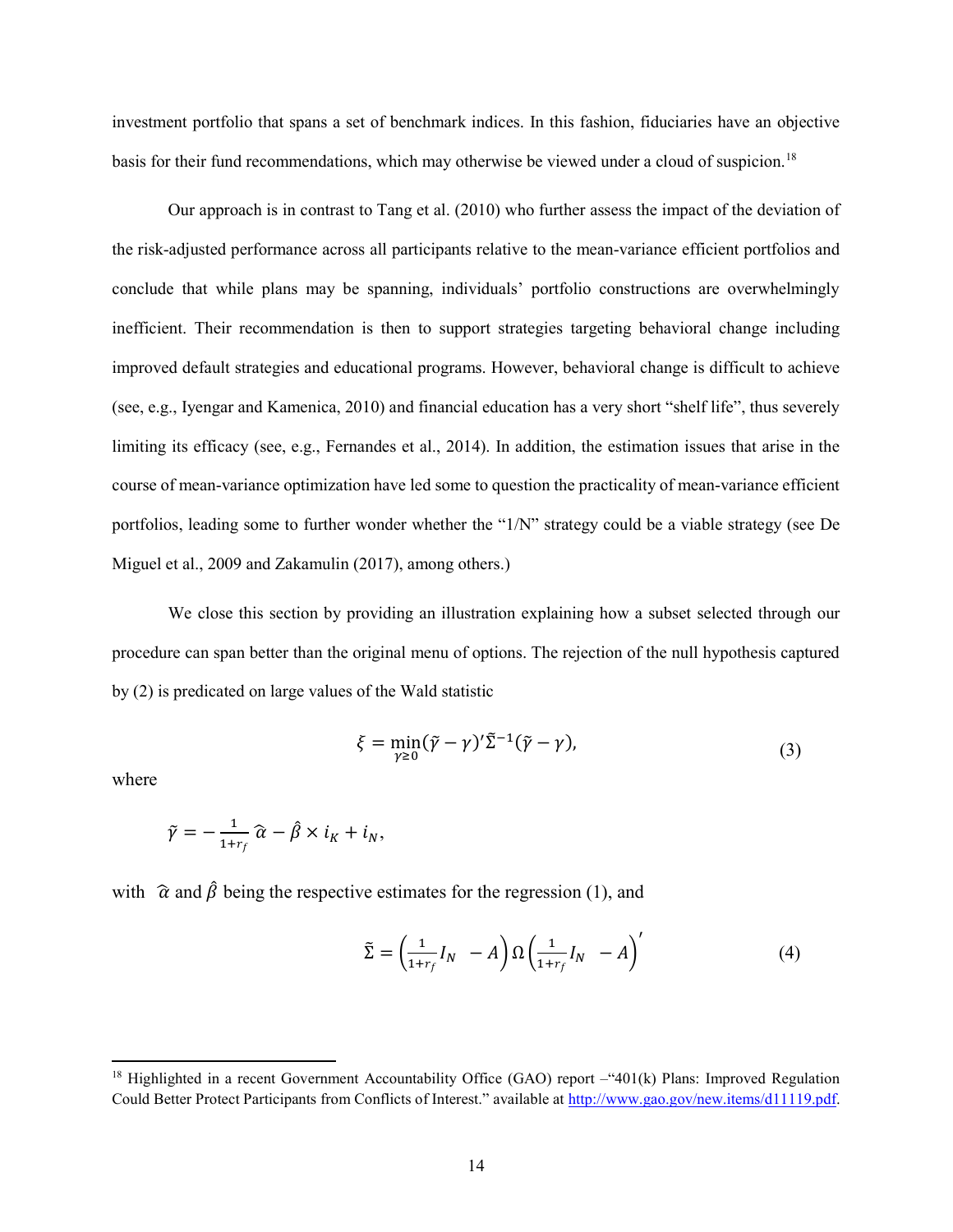where  $I_N$  is the  $N \times N$  identity matrix, A is the Kronecker product  $I_N \otimes i_K'$ , and  $\Omega$  is the  $(N + NK) \times (N + NK)$  covariance matrix between the multivariate intercept  $\alpha$  and the loading matrix  $\beta$  in the regression (1).

#### << Insert Table 6 around here >>

Table 6 shows the matrices that result from the estimates  $\hat{\alpha}$  and  $\hat{\beta}$ . Observe that the covariance between these terms is stronger for the QDIA subset, leading to a more robust matrix  $\tilde{\Sigma}$ , based on both determinant and Frobenius norm values, and ultimately yielding a distancedefining  $\tilde{\Sigma}^{-1}$  that clearly tilts the Wald statistic toward smaller values for the QDIA subset as captured by its Frobenius norm. One can explain this mechanism by the way that the subset is chosen. It consists of assets with low risk or which minimize the risk, thus close to the efficient frontier of the original set. Given that the benchmark indexes are efficient, it is not surprising to see that the estimates of the regression of the subset on the benchmark indexes result in a covariance matrix with larger terms than those of the original set as assessed via the Frobenius norm of  $Ω$  and the min, max, and median values.

#### 6. Conclusion

Through either direct retail channels or indirect institutional channels such as retirement plans, average or unsophisticated investors constitute a very significant segment of the financial universe. Yet much remains to be done to help them with their asset selections. In view of the empirical evidence pointing out that individuals prefer fewer choices when making complex decisions such as investments, we propose a systematic procedure that not only reduces the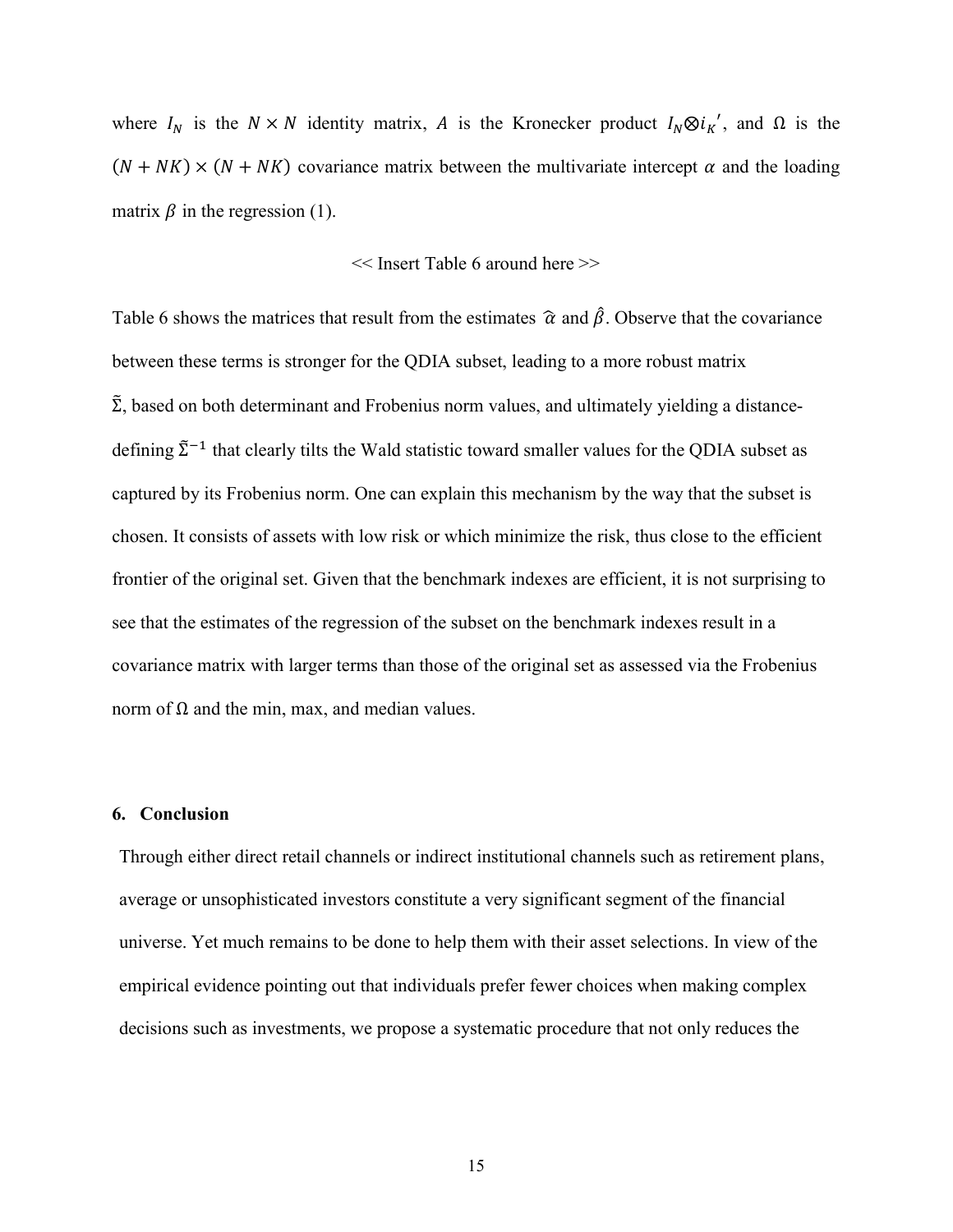number of options without limiting the risk-return opportunities relative to the original offering but can also capture better risk-return tradeoffs thanks to its reliance on risk minimization.

# References

- Ang, A., Hodrick, R. J., Xing, Y., Zhang, X., 2009. High idiosyncratic volatility and low returns: International and further U.S. evidence. Journal of Financial Economics 91, 1-23.
- Baker, M., Bradley, B., Wurgler, J., 2011. Benchmarks as limits to arbitrage: Understanding the lowvolatility anomaly. Financial Analysts Journal 67 (1), 40-54.
- Balduzzi, P., Reuter, J., 2019, Heterogeneity in Target Date Funds: Strategic Risk-taking or Risk Matching?, The Review of Financial Studies, 32 (1), 300–337.
- Benartzi, S., Thaler, R. H., 2001. Naive diversification strategies in defined contribution savings plans. American Economic Review 91(1), 79–98.
- Black, F., 1972. Capital market equilibrium with restricted borrowing. Journal of Business 45 (3), 444-455.
- Boatwright, P., Nunes, J. C., 2001. Reducing assortment: an attribute-based approach. Journal of Marketing 65(3), 50-63.
- Brandt, M. W. 2010. Portfolio choice problems. In Ait-Sahalia, Y. and Hansen, L. P., eds. *Handbook of* Financial Econometrics. Elsevier. 269—336.
- Brodie, J., Daubechies, I., De Mol, C., Giannone, D., and Loris, I. 2009. Sparse and stable Markowitz portfolios. Proceedings of the National Academy of Sciences 106 (30), 12267—122272.
- Calvet, L.E., Campbell, J.Y., Sodini, P., 2008. Down or out: assessing the welfare costs of household investment mistakes. Journal of Political Economy 115, 707—747.
- Carroll, G.D., Choi, J.J., Laibson, D., Madrian, B.C., Metrick, A., 2009. Optimal defaults and active decisions. The Quarterly Journal of Economics 124 (4), 1639—1674.
- Choi, J., Laibson, D., Madrian, B., Metrick, A., 2002. Defined contribution pensions: Plan rules, participant choices, and the path of least resistance. Tax Policy and the Economy 16, 67- 113.
- Connor, G., Korajczyk, R., 2010. Factor models in portfolio and asset pricing theory, in Handbook of Portfolio Construction: Contemporary Applications of Markowitz Techniques (J.B. Guerard, ed.) . Springer, New York, NY.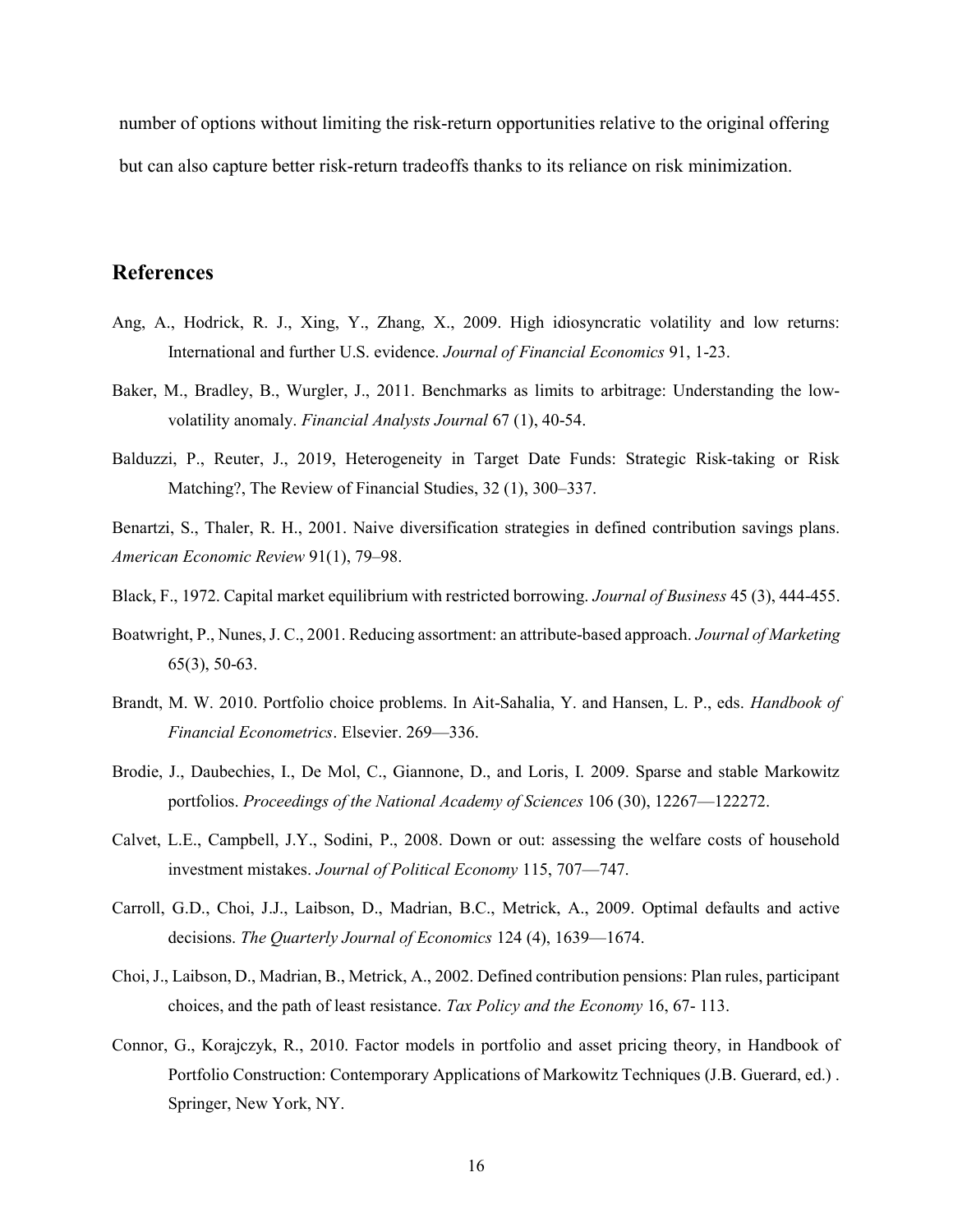- Dai, Z., Wang, F., 2019. Sparse and robust mean-variance portfolio optimization. Physica A 523, 1371— 1378.
- Dai, Z., Wen, F. 2018. Some improved sparse and stable portfolio optimization problems. Finance Research Letters 27, 46—52.
- De Carvallo, R. L., Lu, X., Moulin, P., 2012. Demystifying equity risk-based strategies: a simple alpha plus beta description. Journal of Portfolio Management 38 (3), 56—70.
- De Miguel, V., Garlappi, L., Uppal, R., 2009. Optimal versus naive diversification: How inefficient is the 1/n portfolio strategy? Review of Financial Studies 22(5), 1915-1953.
- De Roon, F., Nijman, T., Werker, B., 2001, Testing for the mean-variance spanning with short sales constraints and transaction costs: The case of emerging markets. Journal of Finance 56(2), 721- 742.
- Doellman, T., Itzkowitz, J., Itzkowitz, J., Sardarli, S., 2019. Alphabeticity bias in 401(k) investing. Financial Review, 54(4), 643-677.
- Doellman, T., Sardarli, S., 2016. Investment fees, net returns, and conflict of interest in 401 (k) plans. Journal of Financial Research 39(1), 5-33
- Elton, E., Gruber, M., Blake, C., 2006. The adequacy of investment choices offered by 401(k) plans. Journal of Public Economics 90, 1299–1314.
- Elton, E., Gruber, M., De Souza, A., Blake, C., 2015. Target date funds: Characteristics and performance. Review of Asset Pricing Studies 5(2), 254-272.
- Fernandes, D., Lynch, J.G., Netemeyer, R. G., 2014. Financial literacy, financial education, and downstream financial behaviors. Management Science 60(8):1861-1883
- Frazzini, A. and Pedersen, L. H., 2014. Betting against beta. Journal of Financial Economics 111,1-25.
- Hinrichs, K. 2020. Recent pension reforms in Europe: More challenges, new directions. An overview. Social Policy Administration 55, 409—422.
- Holzmann, R., Palmer, E., Palacios, R., and Sacchi, S. 2020. Progress and Challenges of Nonfinancial Defined Contribution Pension Schemes. Vol. 1. The World Bank, Washington, D.C.
- Huberman, G., Jiang, W., 2006. Offering versus choice in 401(k) Plans: Equity exposure and the number of funds. Journal of Finance 61, 763– 801.
- Huberman, G., Kandel, S., 1987. Mean-variance spanning. Journal of Finance 42, 873– 888.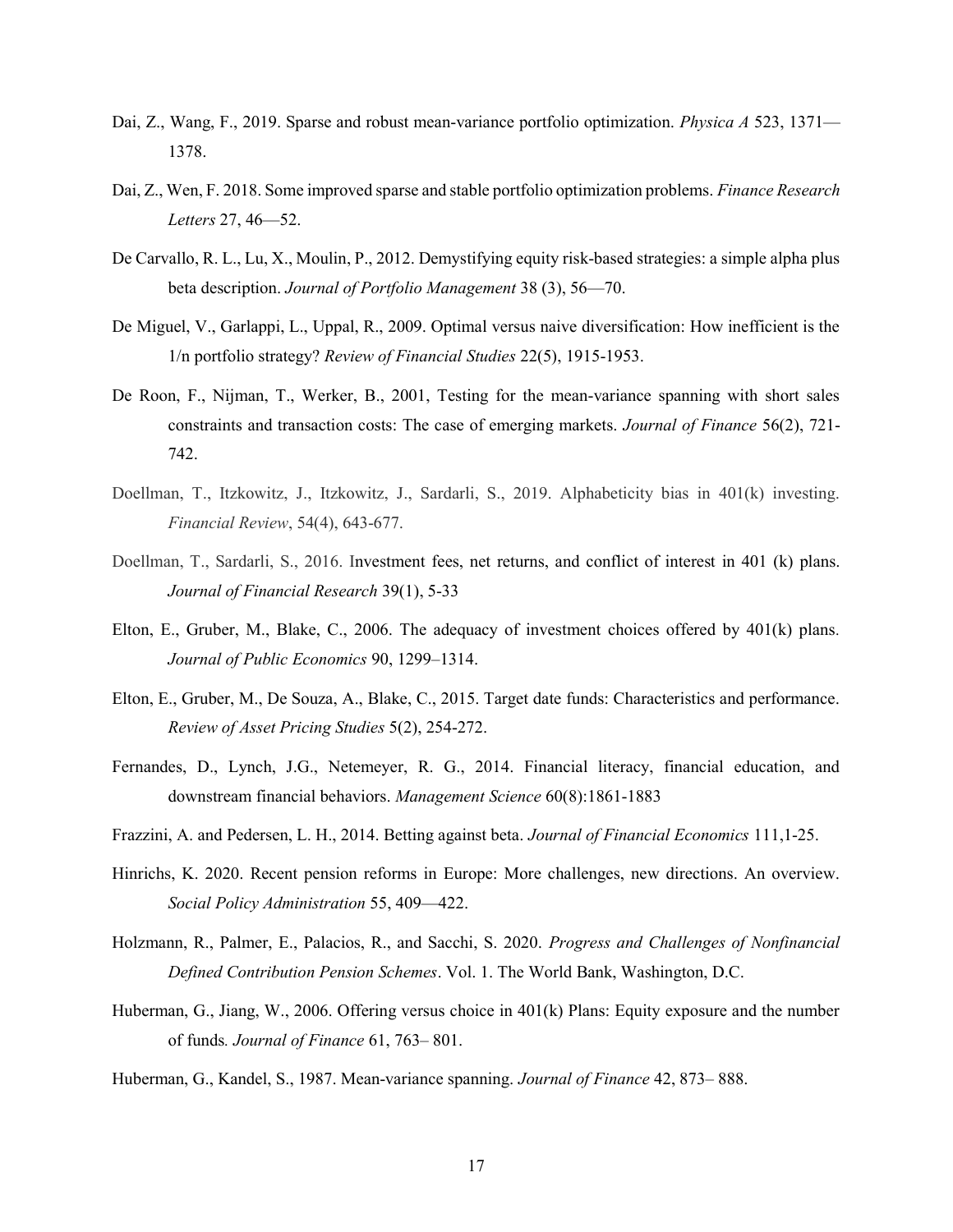- Iyengar, S., Huberman, G., Jiang, W., 2004. How much choice is too much: determinants of individual contributions in 401K retirement plans? In: Mitchell, O.S., Utkus, S. (Eds.), Pension Design and Structure: New Lessons from Behavioral Finance. Oxford University Press, Oxford, pg. 83 – 95.
- Iyengar, S., Kamenica, E., 2010. Choice proliferation, simplicity seeking, and asset allocation. Journal of Public Economics 94(1), 530–539.
- Iyengar, S., Lepper, M., 2000. When choice is demotivating: can one desire too much of a good thing? Journal of Personality and Social Psychology 79(6), 995-1006.
- Kan, R. and G. Zhou, 2007. Optimal portfolio choice with parameter uncertainty. Journal of Financial and Quantitative Analysis 37, 559–594.
- Kan, R., Wang, X., and G. Zhou, 2022. Optimal portfolio choice with estimation risk: No risk-free asset case. Management Science 68 (3), 2047–2068.
- Karceski, J., 2002. Returns-chasing behavior, mutual funds, and beta's death. Journal of Financial and Quantitative Analysis 37 (4), 559–594.
- Kirby, C. Ostdiek, B., 2012. It's all in the timing: simple active portfolios that outperform naïve diversification. Journal of Financial and Quantitative Analysis 47, 437—467.
- Kodde, D., Palm, F., 1986. Wald criteria for jointly testing equality and inequality restrictions. Econometrica 56, 1243–1248.
- Kritzman, M., Page, S., Turkington, D., 2010. In defense of optimization: the fallacy of 1/N. Financial Analysts Journal 66 (2), 31—39.
- Lai, T. L., Xing, H., 2008. Statistical models and methods for financial markets. Springer, New York, NY.
- Markowitz, H., 1952. Portfolio selection. Journal of Finance 7, 77--91.
- Munnell, A. and Sundén, A. 2004. Coming Up Short: The Challenge of  $401(k)$  Plans. The Brookings Institution, Washington, D.C.
- Pflug, G., Alois Pichler, C., Wozabal, D., 2012. The 1/N investment strategy is optimal under high model ambiguity. Journal of Banking and Finance 36, 410–417.
- Pool, V., Sialm, C., Stefanescu, I., 2016. It pays to set the menu: Mutual fund investment options in 401(k) plans. Journal of Finance 71 (4), 1779-1812.
- Roche, H., Tompaidis, S., Yang, C., 2013. Why does junior put all his eggs in one basket? A potential rational explanation for holding concentrated portfolios. Journal of Financial Economics 109, 775-796.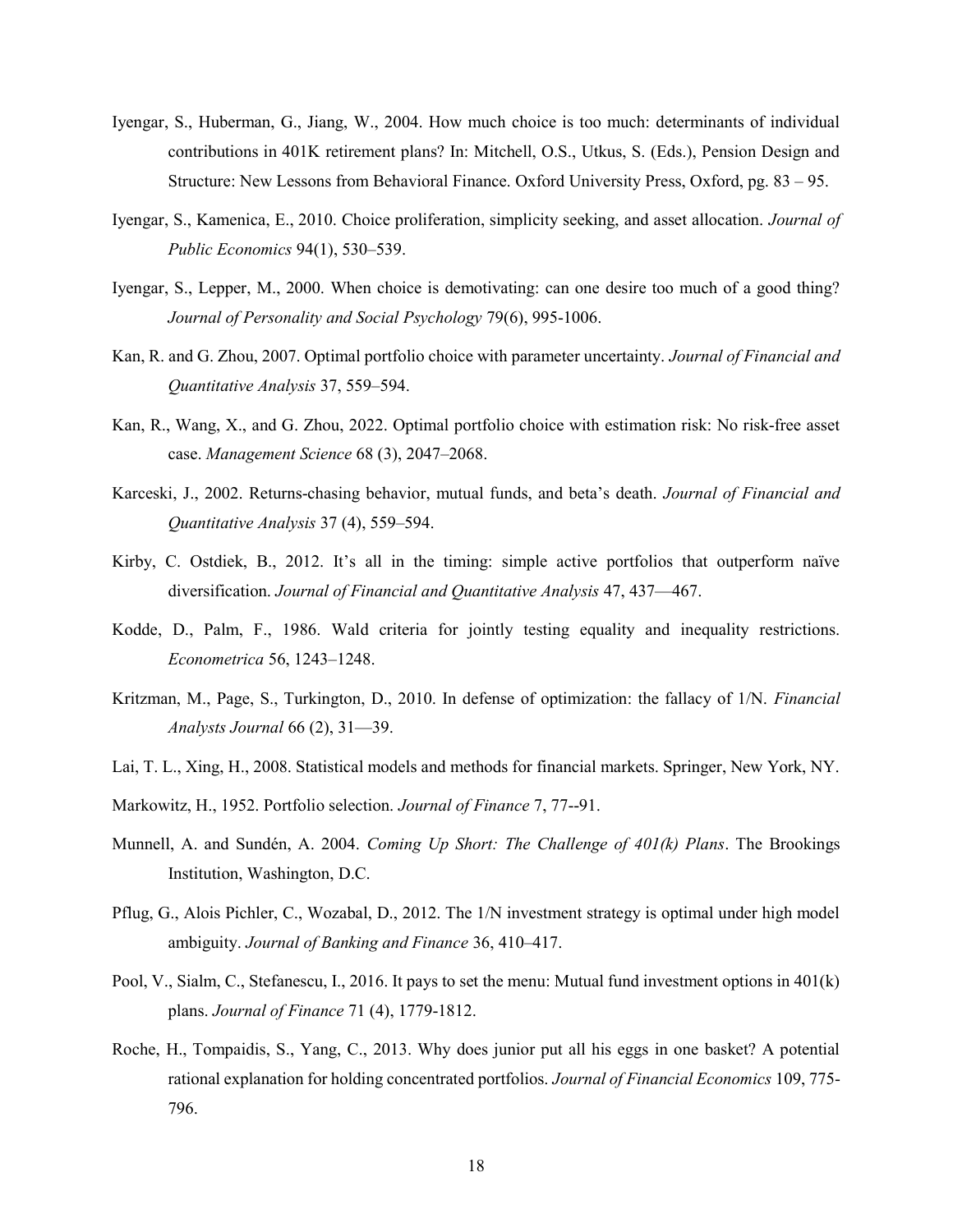- Sandhya, V., 2011. Agency problems in target-date funds. Discussion Paper 03/2011-035. Network for Studies on Pensions, Aging and Retirement.
- Scherer, B. 2011. A note on the returns from the minimum variance investing. Journal of Empirical Finance 18 (4), 652—660.
- Scott, J., Sharpe, W., Watson, J., 2009. The 4% rule At what price? Journal of Investment Management 7(3), 31–48.
- Sharpe, W. F., 1992. Asset allocation: management style and performance measurement. Journal of Portfolio Management 18(2), 7-19.
- Siegel, 2015. After 70 years of fruitful research, why is there still a retirement crisis? Financial Analyst Journal 71, 6-15.
- Spitzer, J., Singh, S., 2008. Shortfall risk of target-date funds during retirement. Financial Services Review 17, 143-153.
- Spitzer, J., Singh, S., 2012. Target-date mutual funds, in consumer knowledge and financial decisions: Lifespan perspectives, D.J. Lamdin (ed.). Springer (DOI 10.1007/978-1-4614-0475-0\_17)
- Surz, R., Israelsen, C., 2007. Evaluating target date lifecycle funds. Journal of Performance Measurement 12, 62-70.
- Tang, N., Mitchell, O., Mottola, G., Utkus, S., 2010. The efficiency of sponsor and participant portfolio choices in 401(k) plans. Journal of Public Economics 94, 1073-1085.
- Tversky, A., Shafir, E., 1992. Choice under conflict: the dynamics of deferred decision. Psychological Science 3(6), 358-361.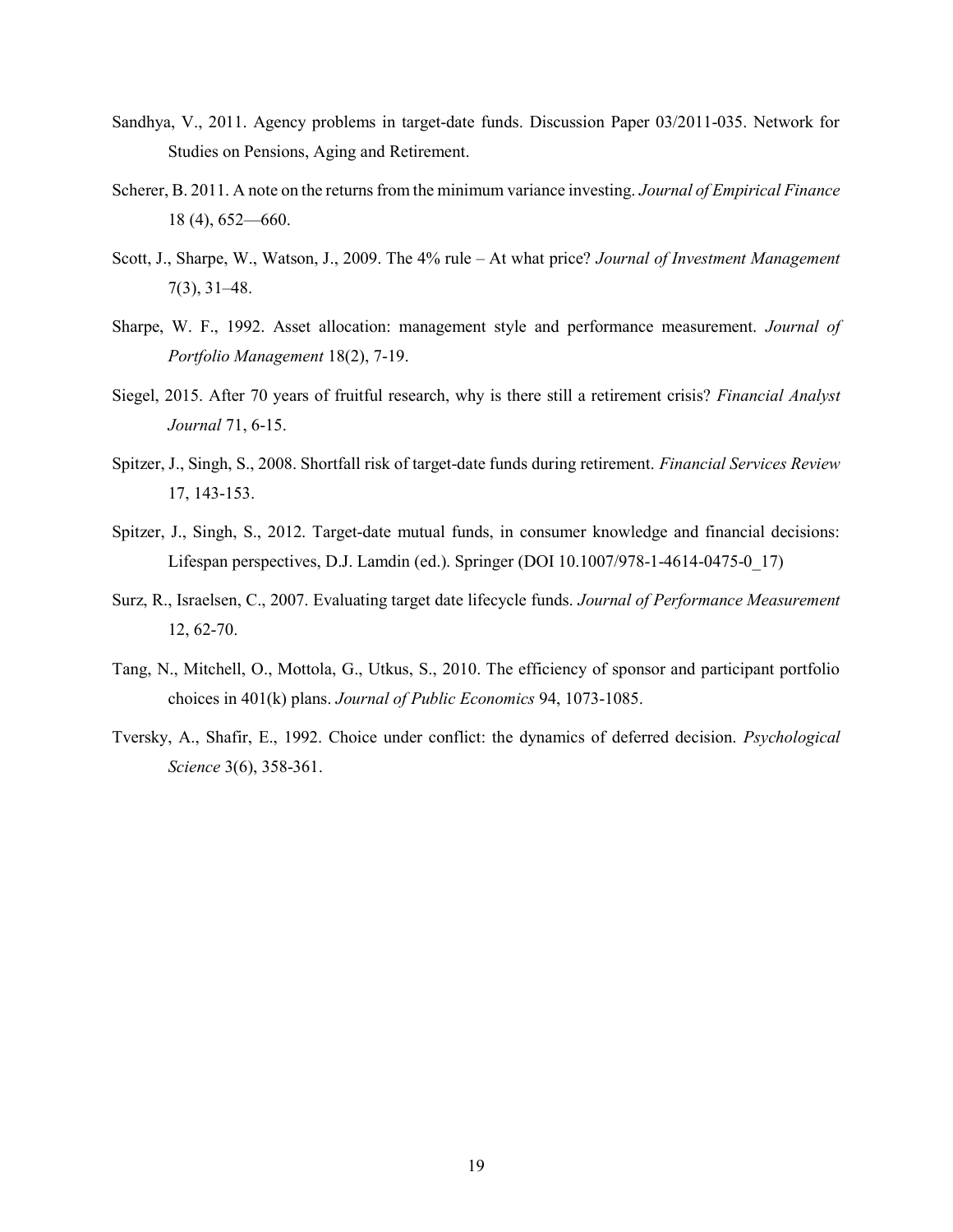## Table 1. Plan-Level Descriptive Statistics

Panel A reports descriptive statistics for plan size and fund balances (both in U.S. dollars) for 401(k) plan data provided by Brightscope, Inc. Based on data filters such full return availability, the original sample of 17,386 plans is reduced to 7,975. Plan Size is the sum of all fund balances held within the plan while Average Fund Balance is the balance within each mutual fund. Number of Fund Options provides the size of plan menu for participants. Panel B reports descriptive statistics on plan size by the type of company administering the 401(k) plan, i.e. third-party administrator (TPA).

| <b>Original Sample</b><br>$N = 17,386$ | Mean   | Standard<br>Deviation | 10th percentile | 25th percentile | Median | 75th percentile | 90th percentile |
|----------------------------------------|--------|-----------------------|-----------------|-----------------|--------|-----------------|-----------------|
| Plan Size $(000's)$                    | 22,100 | 111,000               | 1,157           | 2,534           | 5,894  | 13,700          | 34,200          |
| Average Fund Balance (000's)           | 1,228  | 8,456                 | 63              | 133             | 313    | 734             | 1,865           |
| Number of Fund Options                 | 22.13  | 15.00                 | 11              | 15              | 19     | 26              | 32              |
|                                        |        |                       |                 |                 |        |                 |                 |
| <b>Final Sample</b><br>$N = 7,975$     | Mean   | Standard<br>Deviation | 10th percentile | 25th percentile | Median | 75th percentile | 90th percentile |
| Plan Size $(000's)$                    | 31,827 | 136,058               | 1,141           | 2,684           | 6,697  | 17,172          | 52,676          |
| Average Fund Balance (000's)           | 1,891  | 8,564                 | 77              | 180             | 426    | 1,059           | 3,110           |
| Number of Fund Options                 | 18.21  | 6.78                  | 10              | 13              | 17     | 23              | 28              |

## Panel A. Plan and Fund Balance Size

## Panel B. Plan Size by Category

| Plan Size $(000's)$              | Number of<br>Plans | Mean   | Standard<br>Deviation | Min | Median | Max       |
|----------------------------------|--------------------|--------|-----------------------|-----|--------|-----------|
| Mutual Fund Families             | 2.340              | 60,089 | 272,790               | 37  | 13,448 | 9,641,714 |
| <b>Asset Management Advisory</b> | 519                | 40,030 | 204,915               | 49  | 6,557  | 2,602,408 |
| <b>Investment Banks</b>          | 183                | 91,400 | 355,811               | 14  | 14,628 | 4,040,556 |
| Large Commercial Banks           | 725                | 41,197 | 139,039               | 70  | 8.508  | 2,261,397 |
| Small/Regional Comm. Banks       | 203                | 12,821 | 33,027                | 10  | 4,756  | 349,804   |
| Insurance Firms                  | 435                | 15,002 | 32,758                | 147 | 5,826  | 470,023   |
| 401(k) Services Companies        | 362                | 18,860 | 62,782                | 15  | 4,091  | 5,825,942 |
| TPA Unknown                      | 3.224              | 13,183 | 52,622                | 3   | 4.090  | 1,146,085 |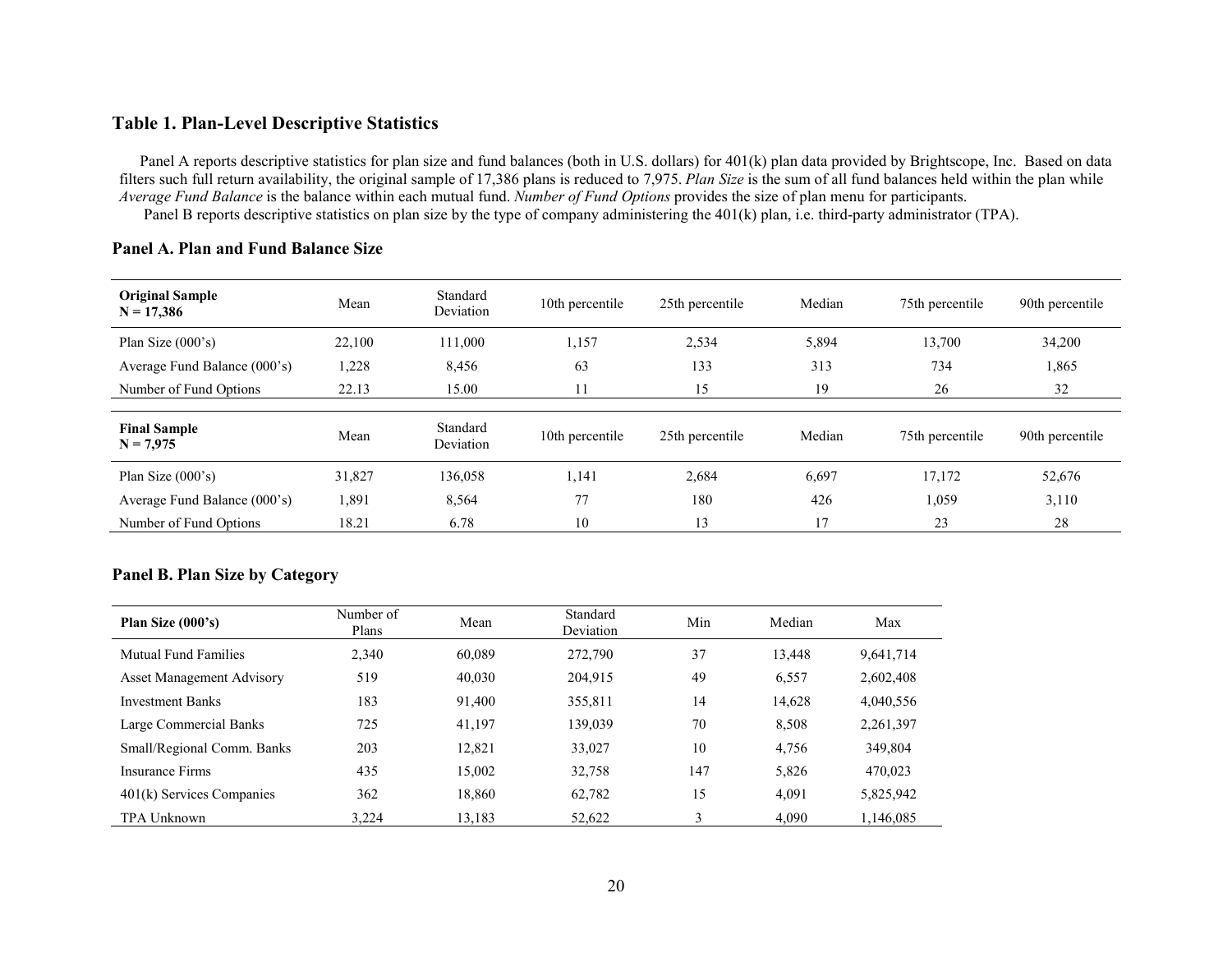## Table 2. Plan Menu Options Descriptive Statistics

Panel A provides frequency data on the different types of funds available in the final sample, across all plans (unconditional) and across only the plans that offer those types (conditional). The last three columns refer to the proportion of plan assets directed to the types of funds listed.

Panel B reports descriptive statistics on the number of different Lipper Investment Objective categories available in the sample plans.

## Panel A. Fund Type Coverage

|                                                    | <b>Number of Fund Options</b><br>(unconditional) |          | <b>Number of Fund Options</b><br>(conditional) |          | % of Plans Assets Held<br>in (unconditional) |          | % of Plans Assets Held<br>in (conditional) |          | % of Plans<br>Containing |
|----------------------------------------------------|--------------------------------------------------|----------|------------------------------------------------|----------|----------------------------------------------|----------|--------------------------------------------|----------|--------------------------|
|                                                    | Mean                                             | St. Dev. | Mean                                           | St. Dev. | Mean                                         | St. Dev. | Mean                                       | St. Dev. | at least one             |
| Domestic Equity Funds                              | 12.36                                            | 6.01     | 12.37                                          | 6.00     | 68.18%                                       | 13.50%   | 68.24%                                     | 13.35%   | 99.92%                   |
| Domestic Bond Funds                                | 1.82                                             | 1.16     | 1.88                                           | 1.13     | 8.97%                                        | 19.72%   | 9.25%                                      | 19.96%   | 96.98%                   |
| International Funds                                | 1.86                                             | 1.16     | 1.92                                           | 1.13     | 14.36%                                       | 9.63%    | 14.82%                                     | 9.43%    | 96.90%                   |
| Money Market/ Stable Value/ GIC/<br>Annuity (MSGA) | 0.63                                             | 0.57     | 1.06                                           | 0.29     | 8.80%                                        | 11.77%   | 14.88%                                     | 11.99%   | 59.12%                   |
| Company Stock                                      | 0.04                                             | 0.21     | l.06                                           | 0.23     | $0.51\%$                                     | 3.95%    | $12.97\%$                                  | 15.36%   | 3.93%                    |
| Participant Loans                                  |                                                  |          |                                                |          | 7.67%                                        | 9.32%    | 8.32%                                      | 9.43%    | 92.17%                   |

## Panel B. Lipper Objective Category Coverage

#### Unique Lipper Category Coverage by Plan

| Mean                      | $\sim$<br>.standard .<br>Jeviation | 10th-<br>percentile | percentile<br>\th<br>__ | ∕ledian | 75th<br>percentile | 90th<br>maxmax<br>. Jenuite |
|---------------------------|------------------------------------|---------------------|-------------------------|---------|--------------------|-----------------------------|
| $\sim$ $\sim$<br>ال سکہ ف | $\mathbf{r}$<br>9.U.<br>$ -$       |                     |                         |         |                    | ^′<br>∠∠                    |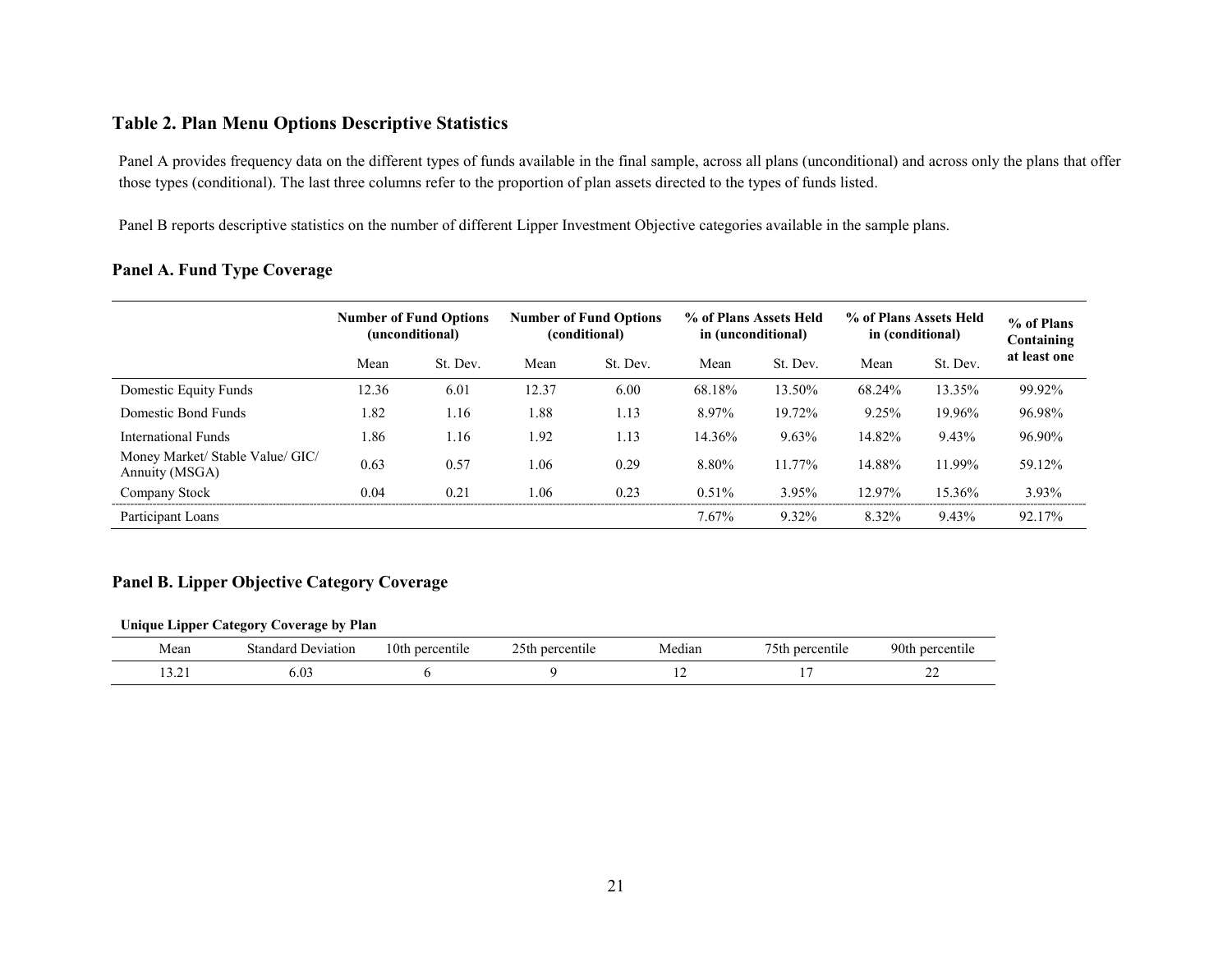# Table 3. Benchmark Indices

Listed below are descriptive statistics on the performance of the two sets of benchmark sets used in the mean-variance spanning test. They cover the period 2004-2008. The performance is measured as monthly returns net of fees. Benchmark Index Set 1 is consistent with Elton et al. (2006), Tang et al. (2010), while Benchmark Index Set 2 is aligned with the indexes used for style analysis in Sharpe (1992).

|                                                      | Monthly Returns |                       |
|------------------------------------------------------|-----------------|-----------------------|
|                                                      | Mean            | Standard<br>Deviation |
| <b>Benchmark Index Set 1</b>                         |                 |                       |
| <b>MSCI EAFE Index</b>                               | 0.28%           | 4.76%                 |
| Barclays Capital Aggregate Bond Index                | 0.37%           | 1.34%                 |
| Credit Suisse High Yield Bond Fund                   | $-0.04%$        | 2.96%                 |
| Citigroup World Gov't Bond Non-US\$ Index            | $0.50\%$        | 2.36%                 |
| Russell 1000 Growth                                  | $-0.22\%$       | 4.09%                 |
| Russell 1000 Value                                   | 0.01%           | 3.78%                 |
| Russell 2000 Growth                                  | $-0.05%$        | 5.64%                 |
| Russell 2000 Value                                   | 0.14%           | 4.99%                 |
|                                                      |                 |                       |
| <b>Benchmark Index Set 2</b>                         |                 |                       |
| Barclays Government Intermediate                     | 0.06%           | 0.93%                 |
| Barclays US Aggregate Long Government                | $-0.02%$        | 2.89%                 |
| Barclays Investment Grade - Corporates               | $-0.32%$        | 2.10%                 |
| Barclays US Agency Fixed Rate MBS                    | $0.44\%$        | 0.91%                 |
| Citigroup World Gov't Bond Index World 5+Yr Non-US\$ | 0.57%           | 2.57%                 |
| S&P 500 / Citigroup - Value                          | $-0.28%$        | 3.90%                 |
| S&P Mid-cap 400 / Citigroup - Value                  | $-0.03\%$       | 4.75%                 |
| S&P Mid-cap 400 / Citigroup - Growth                 | 0.01%           | 4.90%                 |
| S&P Small-cap 600 / Citigroup - Value                | 0.05%           | 4.95%                 |
| S&P Small-cap 600 / Citigroup - Growth               | 0.14%           | 5.01%                 |
| <b>MSCI</b> Europe Index                             | 0.03%           | 4.99%                 |
| <b>MSCI</b> Pacific Index                            | 0.13%           | 4.86%                 |
| S&P IFCI Emerging Market Index                       | 0.77%           | 7.35%                 |
|                                                      |                 |                       |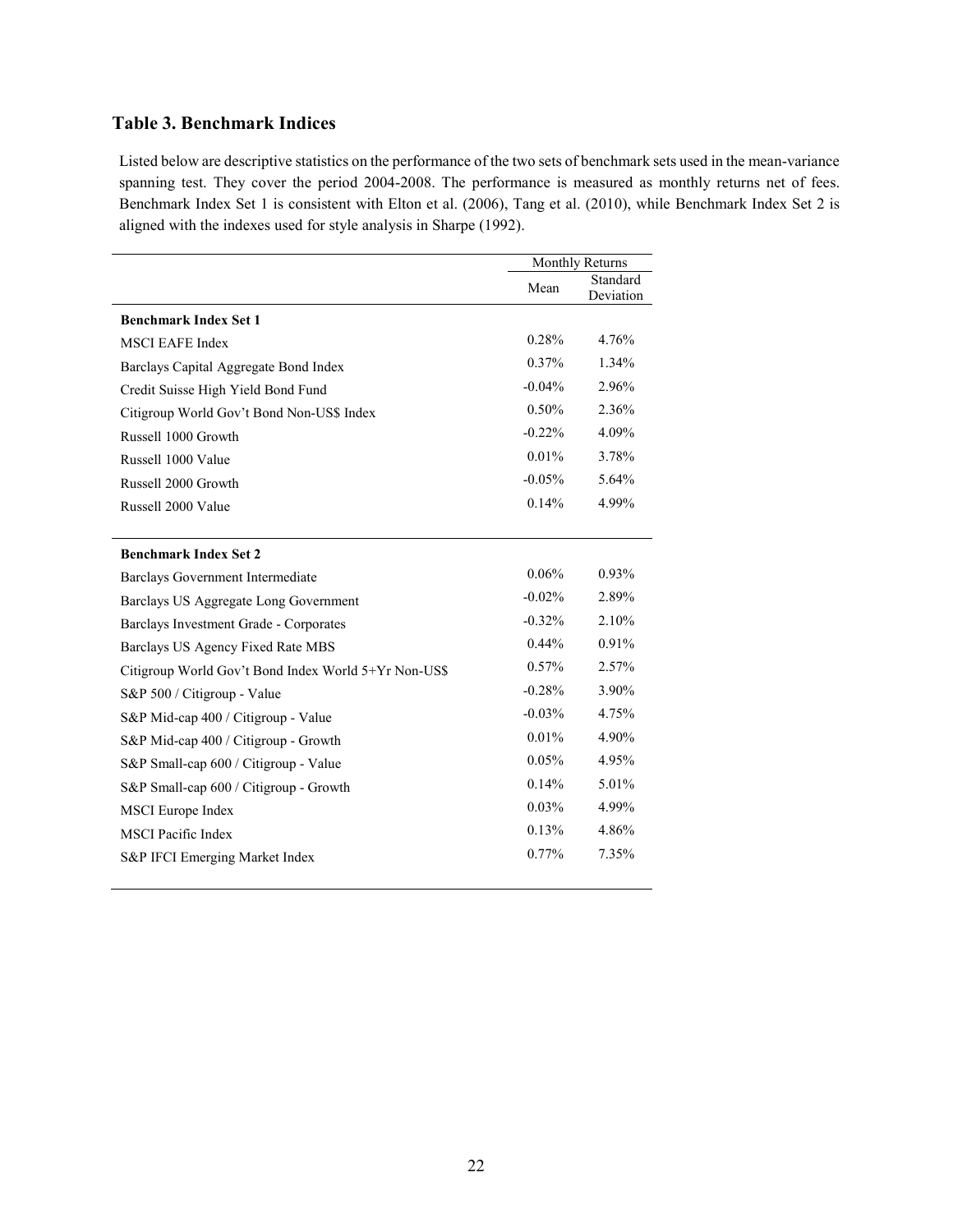## Table 4. Spanning Test Results: Effect of Choice of Benchmark Indexes

This table summarizes spanning test results at 5% significance level. Panel A reports results with Benchmark Set 1 indices while Panel B reports results with Benchmark Set 2, as described in Table 3. "All Funds" refers to the number of plans that either span or do not span using the all funds within a given plan. "QDIA Funds" the number of plans that either span or do not span when the plans are restricted to the subset of funds picked by our QDIA procedure.

|                   | Span   | No Span | Total |
|-------------------|--------|---------|-------|
| All Funds         | 3,630  | 4,345   | 7,975 |
|                   | 45.52% | 54.48%  | 100%  |
| <b>QDIA</b> Funds | 3,875  | 4,100   | 7,975 |
|                   | 48.59% | 51.41%  | 100%  |

## Panel A: Results Based on Benchmark Index Set 1

#### Panel B: Results Based on Benchmark Index Set 2

|            | Span   | No Span | Total |
|------------|--------|---------|-------|
|            | 2,239  | 5,736   | 7,975 |
| All Funds  | 28.08% | 71.92%  | 100%  |
|            | 2,468  | 5,507   | 7,975 |
| QDIA Funds | 30.95% | 69.05%  | 100%  |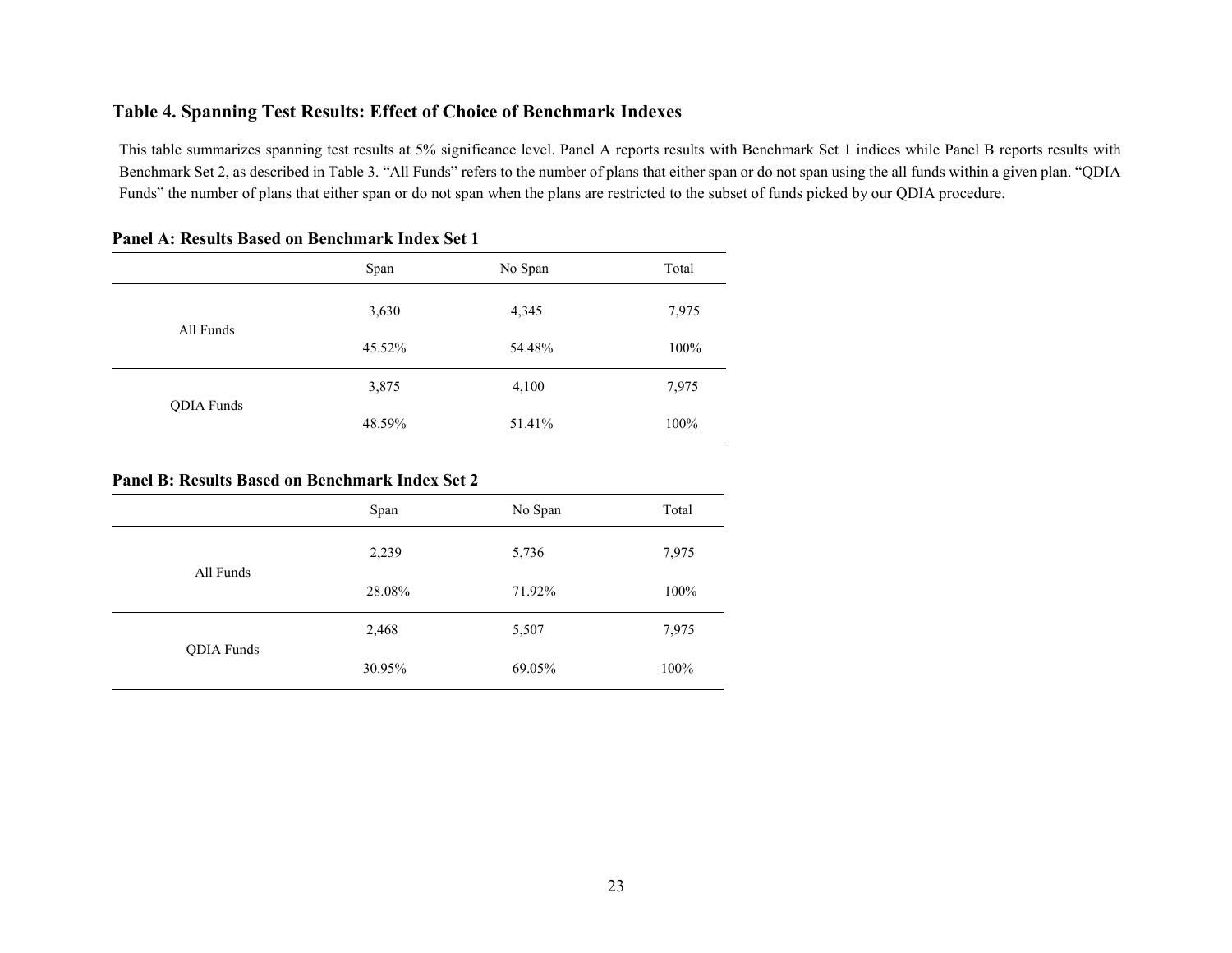# Table 5. Spanning Tests Based on Principal Component Analysis

This table summarizes spanning test results at 5% significance level. Principal component returns are constructed from returns of funds in plans. In "All Funds", principal component returns are based on all the funds in a given plan. In "QDIA", only the funds selected via the QDIA procedure are involved. Panel A and Panel B refer, respectively, to the index benchmark sets described in Table 3.

|            | Span   | No Span | Total |
|------------|--------|---------|-------|
|            | 7,966  | 9       | 7,975 |
| All Funds  | 99.89% | $.11\%$ | 100%  |
| QDIA Funds | 7,970  | 5       | 7,975 |
|            | 99.94% | 0.06%   | 100%  |

## Panel A: Results for Benchmark Index Set 1

## Panel B: Results for Benchmark Index Set 2

|            | Span   | No Span          | Total |
|------------|--------|------------------|-------|
|            | 7,967  | 8                | 7,975 |
| All Funds  | 99.90% | 0.10%            | 100%  |
| QDIA Funds | 7,975  | $\boldsymbol{0}$ | 7,975 |
|            | 100%   | $0\%$            | 100%  |